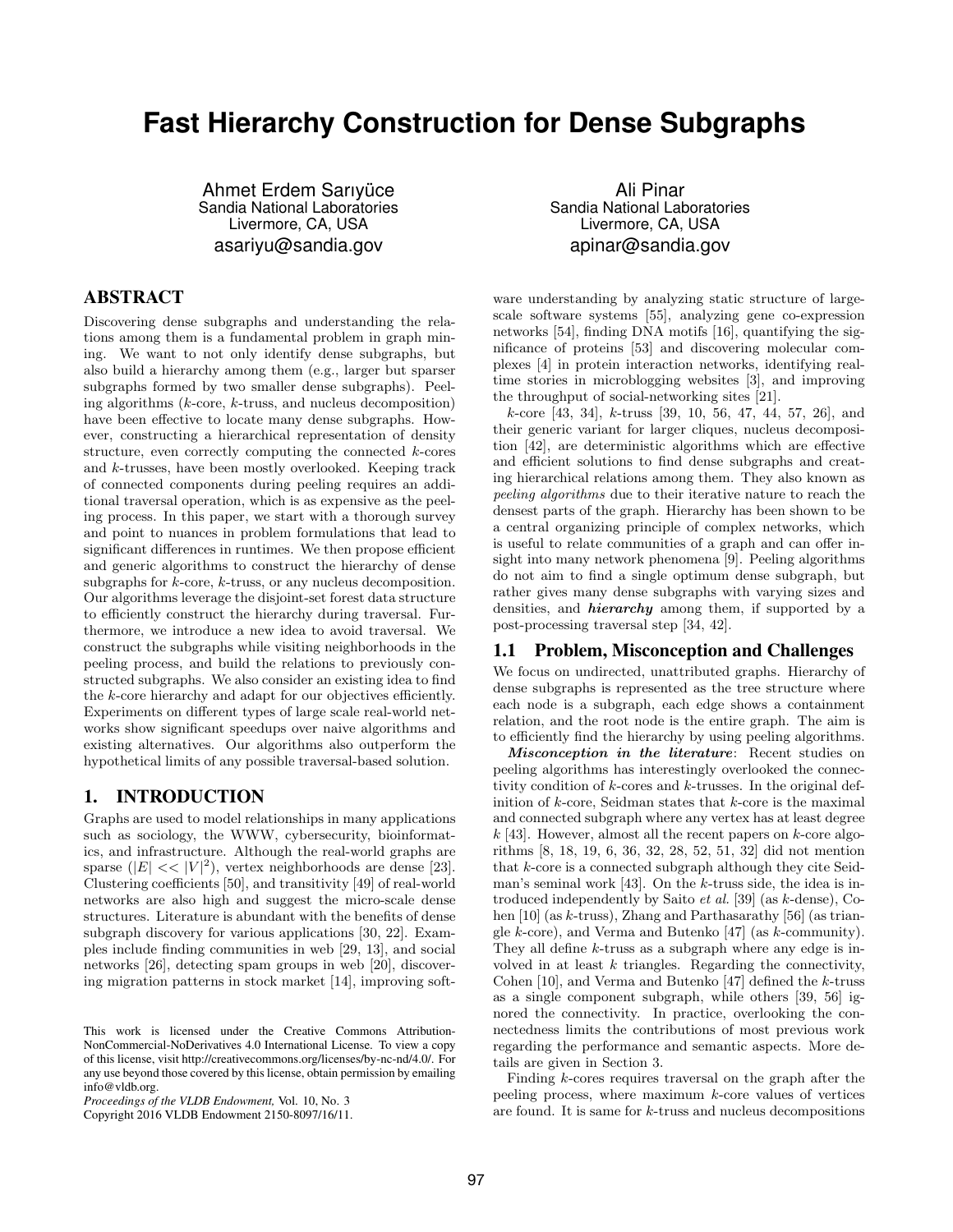Table 1: Speedups with our best algorithms for each decomposition. Starred columns (\*) show lower bounds, when the other algorithm did not finish in 2 days or did a partial work. Best  $k$ -truss and  $(3,4)$  algorithms are significantly faster than alternatives, and also more efficient than the hypothetically best possible algorithm (Hypo) that does traversal to find the hierarchy.

|                                       | $ k\text{-core} $           | $k$ -truss |                                                                                         | $(3,4)$ nucleus |                        |
|---------------------------------------|-----------------------------|------------|-----------------------------------------------------------------------------------------|-----------------|------------------------|
|                                       |                             |            | $\ $ NAIVE $ $ HYPO $ $ NAIVE $ $ TCP <sup>*</sup> [26] $ $ HYPO $ $ NAIVE <sup>*</sup> |                 |                        |
| Stanford3 $  25.50x  1.10x  12.58x  $ |                             |            |                                                                                         |                 | $3.41x$ 1.48x 1321.89x |
| twit-hb                               | $\ 27.89x\ 1.33x\ 16.24x\ $ |            |                                                                                         | $3.27x$   1.78x | 38.96x                 |
| uk-2005                               | 58.02x  1.68x 90.50x        |            | $11.07x$ 1.24x                                                                          |                 | 1.98x                  |

where the traversal is done on higher order structures. Constructing the hierarchy is only possible after that. However, it is not easy to track nested structure of subgraphs during a single traversal over entire graph. Traversing k-cores is cheap by a simple breadth-first search (BFS) in  $O(|E|)$ time. When it comes to k-truss and higher order peeling algorithms, however, traversal becomes much costly due to the larger clique connectivity constraints.

## 1.2 Contributions

Motivated by the challenging cost of traversals and hierarchy construction, we focus on efficient algorithms to find the kcores, k-trusses or any nuclei in general. Our contributions are as follows:

- Thorough literature review: We provide a detailed review of literature on peeling algorithms to point the misconception about  $k$ -core and  $k$ -truss definitions. We highlight the implications of these misunderstandings on the proposed solutions. We also stress the lack of understanding on the hierarchy construction and show that it is as expensive as the peeling process.
- Hierarchy construction by disjoint-set forest: We propose to use disjoint-set forest data structure (DF) to track the disconnected substructures that appear in the same node of the hierarchy tree. Disjoint-set forest is incorporated into the hierarchy tree by selectively processing the subgraphs in a particular order. We show that our algorithm is generic, i.e., works for any peeling algorithm.
- Avoiding traversal: We introduce a new idea to build the hierarchy without traversal. In the peeling process, we construct the subgraphs while visiting neighborhoods and bookkeep the relations to previously constructed subgraphs. Applying a lightweight post-processing operation to those tracked relations gives us all the hierarchy, and it works for any peeling algorithm.
- Experimental evaluation: All the algorithms we proposed are implemented for  $k$ -core,  $k$ -truss and  $(3, 4)$ -nucleus decompositions, in which peeling is done on triangles and the four-clique involvements. Furthermore, we bring out an idea from Matula and Beck's work [34], and adapt and implement it for our needs to solve the k-core hierarchy problem more efficiently. Table 1 gives a summary of the speedups we get for each decomposition. Our  $k$ -core hierarchy algorithm adaptation outperforms naive baseline by 58 times on uk-2005 graph. The best k-truss and (3, 4) algorithms are significantly faster than alternatives. They also beat the hypothetically best possible algorithm (Hypo) that does traversal to find hierarchy. It is a striking result to show the benefit of our traversal avoiding idea.

Table 2: Summary of notations

|                           | $ {\rm Symbol} $ Description                                           |
|---------------------------|------------------------------------------------------------------------|
| $ K_r $                   | $r$ -clique; complete graph of $r$ vertices                            |
| $\omega_{s}(u)$           | $ K_s$ -degree of u; number of s-cliques containing u                  |
| $ \omega_{r,s}(\bar{H}) $ | $min{\{\omega_s(u):u\in H\}}$ ; min $K_s$ -degree of a $K_r$ in H      |
| $H^u$                     | max $k(r, s)$ nucleus associated with the $K_r u$                      |
| $\lambda_s(u)$            | $\omega_{r,s}(H^u)$ ; max k-(r, s) number of the $K_r$ u               |
| $ \lambda_{r,s}(H) $      | $min{\{\lambda_s(u):u\in H\}}$ ; min $\lambda_s$ of a $K_r$ in graph H |
| $ T_{r,s} $               | sub- $(r, s)$ nucleus; maximal union of $K_r$ s of same $\lambda_s$    |

# 2. PRELIMINARIES

This section presents building blocks for our work.

#### 2.1 Nucleus decomposition

Let  $G$  be an undirected and simple graph. We start by quoting the Definitions 1 and 2 from [42]. We use  $K_r$  to denote an r-clique.

DEFINITION 1. Let  $r < s$  be positive integers and S be a set of  $K_s$ s in  $G$ .

- $K_r(\mathcal{S})$  is the set of  $K_r s$  contained in some  $C \in \mathcal{S}$ .
- The number of  $C \in \mathcal{S}$  containing  $u \in K_r(\mathcal{S})$  is the  $K_s$ -degree of u.
- Two  $K_r s u, u'$  are  $K_s$ -connected if there exists a sequence  $u = u_1, u_2, \ldots, u_k = u'$  in  $K_r(\mathcal{S})$  such that for each i, some  $K_s$  C  $\in$  S contains  $u_i \cup u_{i+1}$ .

These definitions are generalizations of the standard vertex degree and connectedness. Indeed, setting  $r = 1$  and  $s = 2$  (so S is a set of edges) yields exactly that. The main definition is as follows.

DEFINITION 2. Let  $k$ ,  $r$ , and  $s$  be positive integers such that  $r < s$ . A k- $(r, s)$  nucleus is a maximal union S of  $K_s s$ such that:

- The  $K_s$ -degree of any  $u \in K_r(\mathcal{S})$  is at least k.
- Any  $u, u' \in K_r(\mathcal{S})$  are  $K_s$ -connected.

Figure 1: 2-(2,3) and 2-(2,4) nuclei on left and right.



Figure 1 gives an example for  $2-(2,3)$  and  $2-(2,4)$  nucleus. For  $r = 1, s = 2, a k-(1,2)$  nucleus is a maximal (induced) connected subgraph with minimum vertex degree  $k$ . This is exactly k-core [43]. Setting  $r = 2$ ,  $s = 3$  gives maximal subgraphs where every edge participates in at least  $k$  triangles, and edges are triangle-connected. This is almost the same definition of k-dense [39], k-truss [10], triangle-cores [56] and k-community [47]. The difference is on the connectivity condition; [10, 47] defines  $k$ -truss and  $k$ -community as a connected component, whereas [39, 56] do not mention connectedness, implicitly allowing disconnected subgraphs. The ktruss community defined by Huang et al. [26] is the same as the  $k-(2,3)$  nucleus: both require any pair of edges to be triangle-connected. More details can be found in Section 3. In the rest of the paper, we will be generic and present all our findings for the  $k-(r, s)$  nucleus decomposition, which subsumes k-core and k-truss definitions.

For an r-clique  $K_r$  u,  $\omega_s(u)$  denotes the  $K_s$ -degree of u. For a subgraph  $H \subseteq G$ ,  $\omega_{r,s}(H)$  is defined as the minimum  $K_s$ -degree of a  $K_r$  in H, i.e.,  $\omega_{r,s}(H) = min{\omega_s(u) : u \in H}.$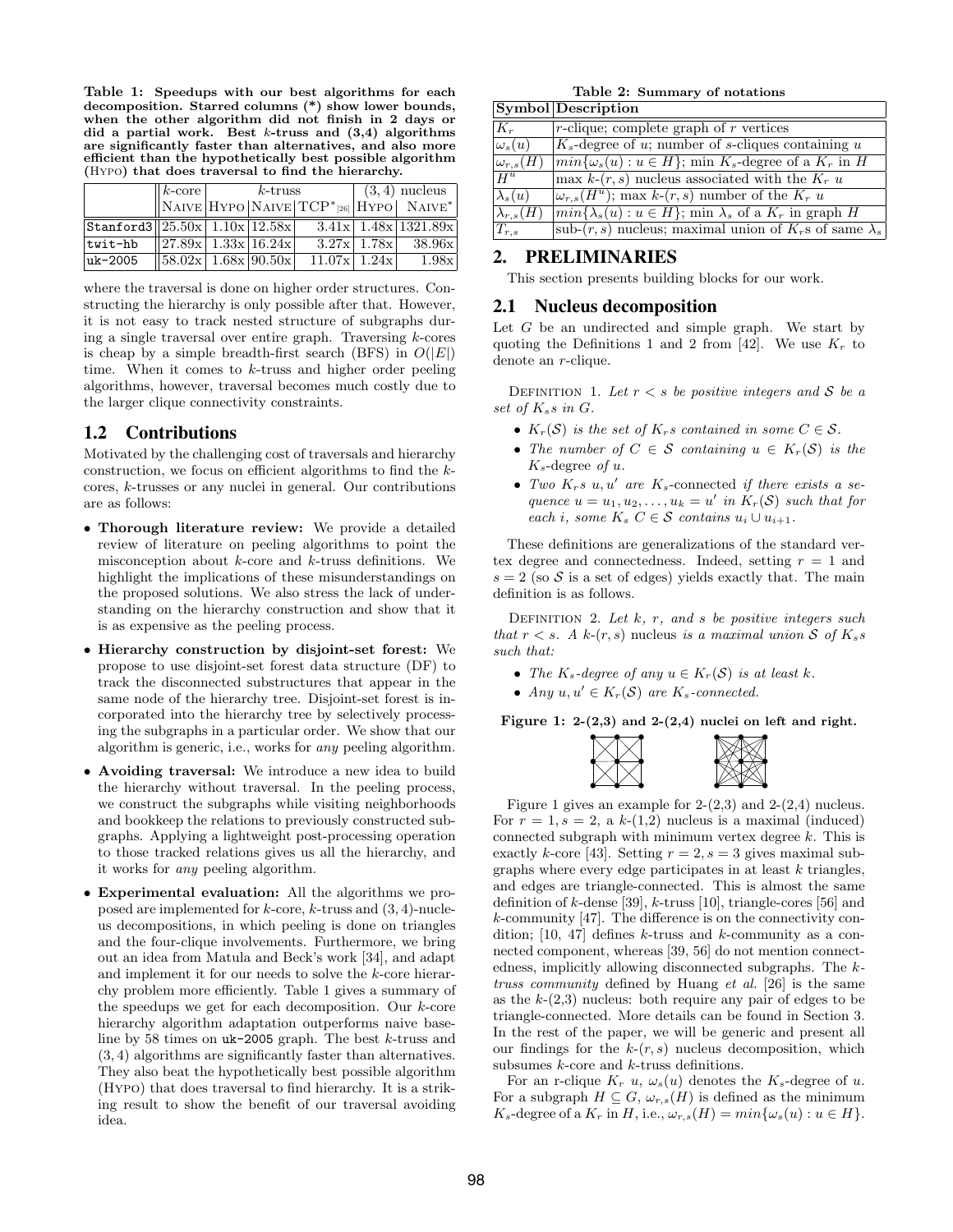DEFINITION 3. The maximum  $k-(r,s)$  nucleus associated with a  $K_r$  u, denoted by  $H^u$ , is the k- $(r, s)$  nucleus that contains u and has the largest  $k = \omega_{r,s}(H^u)$  (i.e.,  $\# H$  s.t.  $u \in H \wedge H$  is an  $l$ - $(r, s)$  nucleus  $\wedge l > k$ ).

The maximum  $k(r, s)$  number of the r-clique u, denoted by  $\lambda_s(u)$ , is defined as  $\lambda_s(u) = \omega_{r,s}(H^u)$ .

Throughout the paper,  $\lambda_s(u)$  implies that u is a  $K_r$ . We also abuse the notation as  $\lambda(u)$  when r and s are obvious. The maximum  $k-(1, 2)$  nucleus is same as the maximum k-core, defined in [41]. For a vertex,  $v, \lambda_2(v)$  is also equal to the maximum k-core number of  $v$  [41], or core number of  $v$  [8, 36. Likewise, for an edge e,  $\lambda_3(e)$  is previously defined as the trussness of an edge in [26].

Building the  $(r, s)$  nucleus decomposition of a graph G is finding the  $\lambda_s$  of all  $K_r$ s in G and building the  $k_r(r, s)$  nuclei for all k. The following corollary shows that given the  $\lambda_s$  of all  $K_r$ s, all  $(r, s)$  nuclei of G can be found.

COROLLARY 1. Given  $\lambda_s(v)$  for all  $K_r$   $v \in G$  and assuming  $\lambda_s(u) = k$  for a  $K_r$  u, the maximum k-(r, s) nucleus of u, denoted by  $H^u$ , consists of u as well as any  $K_r$  v that has  $\lambda_s(v) \geq k$  and is reachable from u via a path P of K<sub>s</sub>s such that  $\forall_{C \in P}$ ,  $\lambda_{r,s}(C) \geq k$ , where  $\lambda_{r,s}(C) = min\{\lambda_s(u) : u \subset$  $C$  (u is a  $K_r$ ).

Corollary 1 is easy to see for the k-core case, when  $r =$  $1, s = 2$ . All the traversed vertices are in  $H^u$  due to maximality property of  $k$ -cores, and all the vertices in  $H^u$  are traversed due to the connectivity condition, both mentioned in Definition 2. For the maximum  $k-(2, 3)$  nucleus, we can also see the equality by Definition 2. For all edges  $e, \lambda_3(e) \geq k$ satisfies the first condition, and the path of triangles, which does not contain any edge whose  $\lambda_3$  is less than k, implies the second condition of Definition 2.

COROLLARY 2.  $H^u$  can be found by traversing G starting at the  $K_r$  u and including each  $K_r$  v to  $H^u$  if

- $\lambda_s(v) \geq k$
- $\exists a K_s C s.t. v \subset C \wedge \lambda_{r,s}(C) \geq k.$

Repeating this traversal for all  $K_r s u \in G$  gives all the k- $(r, s)$  nuclei of  $G$ .

Traversal is trivial for  $k-(1, 2)$  nucleus ( $k$ -core): include every vertex with greater or equal  $\lambda_2$ . For  $r = 2, s = 3$ , maximum  $k-(2,3)$  nucleus is found by doing traversal on edges. Assuming the  $\lambda_3$  value of the initial edge is k, the next edge in the traversal should have the  $\lambda_3$  value  $\geq k$ ; should be in the same triangle; and all the edges of this triangle should have  $\lambda_3$ s greater-than or equal to k. Similar for  $r = 3$ ,  $s = 4$ ; traversal is done on triangles, and neighborhood condition is on the containment of triangles in four-cliques.

In summary,  $(r, s)$  nucleus decomposition problem has two phases: (1) peeling process which finds the  $\lambda_s$  values of  $K_r$ s,  $(2)$  traversal on the graph to find all the  $k-(r, s)$  nuclei. For  $r = 1, s = 2$  case, the algorithm for finding  $\lambda_2$  of vertices is based on the following property, as stated in [34]: to find the vertices with the  $\lambda_2$  of k, all vertices of degree less than k and their adjacent edges are recursively deleted. For first phase, we provide the generic peeling algorithm in Alg. 1, which has been introduced in our earlier work [42], and for the second phase, we give the generic traversal algorithm in Alg. 2, which is basically the implementation of Corollary 2. The final algorithm, outlined in Alg. 3 combines the two.

Lastly, we define sub- $(r, s)$  nucleus and strong  $K_s$ -connected ness to find the  $K_r$ s with same  $\lambda_s$  values. We will use them to efficiently locate all the  $k-(r, s)$  nuclei of given graph.

|  | Algorithm 1: SET- $\lambda(G,r,s)$ |
|--|------------------------------------|
|--|------------------------------------|

- 1 Enumerate all  $K_r$ s in  $G(V, E)$
- 2 For every  $K_r u$ , set  $\omega_s(u)$  as the number of  $K_s s$  containing u 3 Mark every  $K_r$  as unprocessed

- 4 for each unprocessed  $K_r$  u with minimum  $\omega_s(u)$  do<br>5  $\lambda_s(u) = \omega_s(u)$ , max $\lambda = \lambda_s(u)$  $\lambda_s(u) = \omega_s(u), \, max \lambda = \lambda_s(u)$
- 6 Find set S of  $K_s$ s containing u
- $\tau$  for each  $C \in \mathcal{S}$  do
- 8 if any  $K_r$  v  $\subset C$  is processed then continue
- 9 for each  $K_r$   $v \subset C$ ,  $v \neq u$  do
- 10 if  $\omega_s(v) > \omega_s(u)$  then  $\omega_s(v) = \omega_s(v) 1$
- <sup>11</sup> Mark u as processed

12 return array  $\lambda_s(\cdot)$  and max $\lambda$ 

| <b>Algorithm 2:</b> TRAVERSAL $(G, r, s, \lambda(\cdot), max\lambda)$                                                                  |
|----------------------------------------------------------------------------------------------------------------------------------------|
| 1 for each $k \in [1, max \lambda]$ do                                                                                                 |
| visited $[v]$ = false, $\forall$ $K_r$ $v \in G$<br>$\mathbf{2}$                                                                       |
| for each $K_r$ $u \in G$ do<br>3                                                                                                       |
| if $\lambda_s(u) = k$ and not visited u then<br>4                                                                                      |
| $Q \leftarrow \text{empty queue}, Q.\text{push}(u)$<br>5                                                                               |
| $S \leftarrow \text{empty set}, S \text{.} \text{add}(u)$<br>6                                                                         |
| visited $[u] \leftarrow$ true<br>7                                                                                                     |
| while not $Q$ empty() do<br>8                                                                                                          |
| $u \leftarrow Q.pop()$<br>9                                                                                                            |
| for each $K_r$ v s.t.<br>10                                                                                                            |
| $(u \cup v \subset C) \wedge (C \text{ is a } K_s) \wedge (\lambda_{r,s}(C) \geq k)$ do                                                |
| if not visited $[v]$ then<br>11                                                                                                        |
| $\begin{array}{ c c } \hline Q.\text{push}(v),\,S.\text{add}(v) \ \hline \text{visited}[v] \leftarrow \textbf{true} \end{array}$<br>12 |
| 13                                                                                                                                     |
|                                                                                                                                        |
| // output the $k-(r, s)$ nucleus<br>report $S$<br>14                                                                                   |
|                                                                                                                                        |
|                                                                                                                                        |

|  | Algorithm 3: NUCLEUSDECOMPOSITION $(G, r, s)$ |  |
|--|-----------------------------------------------|--|
|  |                                               |  |

| $1 \lambda_s(\cdot)$ , max $\lambda \leftarrow \text{SET-}\lambda(G,r,s)/\lambda$ Finding $\lambda$ s of $K_r$ s |  |
|------------------------------------------------------------------------------------------------------------------|--|
| 2 TRAVERSAL $(G, r, s, \lambda(\cdot), max\lambda)/\prime$ Finding all $(r, s)$ nuclei                           |  |

DEFINITION 4. Two  $K_r s u, u'$  with  $\lambda_s(u) = \lambda_s(u')$  are strongly  $K_s$ -connected if there exists a sequence  $u = u_1, u_2$  $, \ldots, u_k = u'$  such that:

- $\forall i, \lambda_s(u_i) = \lambda_s(u)$
- $\forall i, \exists C \ s.t.$ 
	- $\cal C$  is a  $K_s$ – (u<sup>i</sup> ∪ ui+1) ⊂ C
	- $-\lambda_{r,s}(C)=\lambda_s(u).$

DEFINITION 5. sub- $(r,s)$  nucleus, denoted by  $T_{r,s}$ , is a maximal union of  $K_r s$  s.t.  $\forall K_r$  pair  $u, v \subset S$ ,

- $\lambda_s(u) = \lambda_s(v)$
- u and v are strongly  $K_s$ -connected

The sub- $(1, 2)$  nucleus is defined as the subcore in [41, 40]. All the notations are given in Table 2.

#### 2.2 Disjoint sets problem

Disjoint-set data structure, also known as union-find, keeps disjoint dynamic sets, and maintains upon the operations that modifies the sets [11]. Each set has a representative. There are two main operations: UNION  $(x, y)$  merges the dynamic sets with ids  $x$  and  $y$ , and creates a new set, or just merge one of the sets into the other. FIND  $(x)$  returns the representative of the set which contains  $x$ .

Disjoint-set forest is introduced with two powerful heuristics [45]. In the disjoint-set forest, each set is a tree, each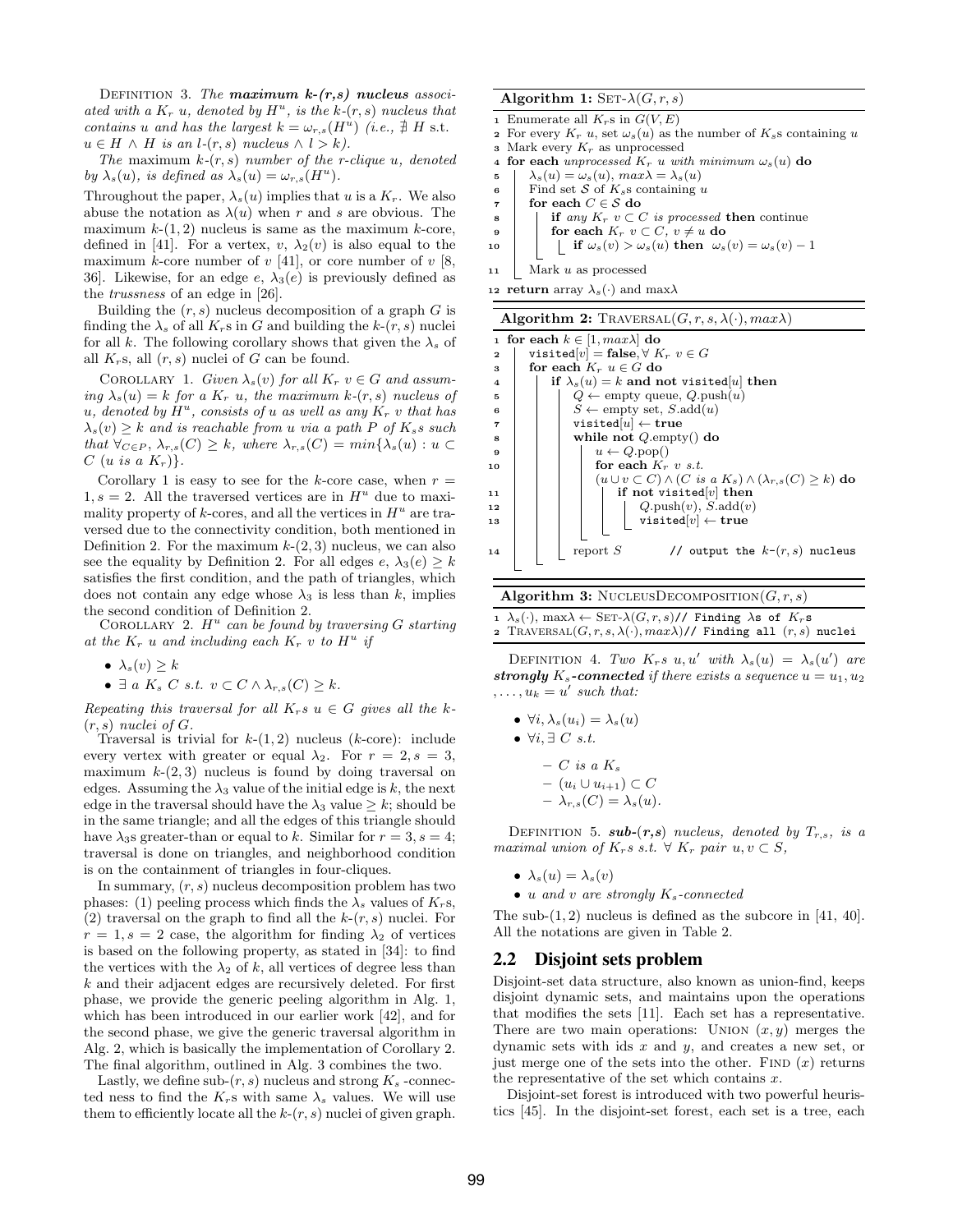Algorithm 4: DISJOINT-SET FOREST

 $\underline{\text{LINK}}(x, y)$ : // x and y are nodes in the tree if  $x.\text{rank} > y.\text{rank}$  then  $y.\text{parent} \leftarrow x$ else  $x$ .parent  $\leftarrow$  y if  $x.\text{rank} = y.\text{rank}$  then  $y.\text{rank} \leftarrow y.\text{rank} + 1$  $FIND(x):$  $S \leftarrow$  empty set while x.parent is not null do  $x \leftarrow x$ .parent,  $S$ .add(x) for each  $u \in S$  do u.parent  $\leftarrow x$ return x  $\text{UNION}(x, y)$ : LINK(FIND(x), FIND(y))

node in the tree is an element of the set, and the root of each tree is the identifier of that set. To keep the trees flat, two heuristics are used that complement each other. First is union-by-rank, which merges the shorter tree under the longer one. Second heuristic is path-compression that makes each node on the find path point directly to the root. Time complexity with union-by-rank and path-compression heuristics is  $O((m+n)log^*n)$ , where  $log^*n$  is the inverse Ackermann function which is almost linear [45]. Pseudocode for FIND and UNION operations are given in Alg. 4.

#### 3. LITERATURE AND MISCONCEPTIONS

In this section, we present a detailed review of related work on peeling algorithms. We point some misconceptions about the definitions and the consequences. Our focus is on peeling algorithms and their output, so we limit our scope to  $k$ core and k-truss decompositions and their generalizations. Detailed literature review of dense subgraph discovery can be found in [22, 30].

### 3.1 k-core decomposition

The very first definition of a k-core related concept is given by Erdős and Hajnal [15] in 1966. They defined the degeneracy as the largest maximum core number of a vertex in the graph. Matula introduced the min-max theorem [35] for the same thing, highlighting the relationship between degree orderings of the graph and the minimum degree of any subgraph, and its applications to graph coloring problem. Degeneracy number has been rediscovered numerous times in the context of graph orientations and is alternately called the coloring number [33], and linkage [17].

First definition of the k-core subgraph is given by Seidman [43] for social networks analysis, and also by Matula and Beck [34], as k-linkage, for clustering and graph coloring applications, in the same year of 1983. Seidman [43] introduced the core collapse sequence, also known as degeneracy ordering of vertices, as an important graph feature. He states that k-cores are good seedbeds that can be used to find further dense substructures. Though, there is no algorithm in [43] on how to find the k-cores. Matula and Beck [34], on the other hand, gives algorithms for finding  $\lambda_2$  values of vertices, and also finding all the k-cores of a graph (and their hierarchy) by using these  $\lambda_2$  values, because there can be multiple  $k$ -cores for same  $k$  value. Both papers defined the k-core subgraph as follows:

"A connected and maximal subgraph  $H$  is  $k$ -core (k-linkage) if every vertex in H has at least degree k." [43, 34]

The connectedness is an important detail in this definition because it requires a post-processing traversal operation on vertices to locate all the  $k$ -cores of the graph. Figure 2 shows this. There are two 3-cores in the graph, and there is no way to distinguish them at the end of the peeling process by just looking at the  $\lambda$  values of vertices.



Batagelj and Zaversnik introduced an efficient implementation that uses bucket data structure to find the  $\lambda$  values of vertices  $[5]$ . They defined the  $k$ -core as a not necessarily connected subgraph, in contrast to previous work they cited [43, 34]. With this assumption, they claimed that their implementation finds all the  $k$ -cores of the graph.

Finding the relationships between k-cores of a graph has gained a lot of interest. Nested structure of k-cores reveals a hierarchy, and it has been shown to be useful for visualization [1] and understanding the underlying structure of complex networks arising in many domains. Carmi et al. [7] and Alvarez-Hamelin et al. [2] investigated the k-core hierarchy of internet topology at autonomous systems (AS) level. Healy et al. [25] compared the k-core hierarchies of real-world graphs in different domains and some generative models.

Given the practical benefit and efficiency of k-core decomposition, there has been a lot of recent work to adapt k-core algorithms for different data types or setups. Out of memory computation is an important topic for many graph analytic problems that deal with massive graphs not fitting in memory. Cheng et al. [8] introduced the first external-memory algorithm. Wen et al. [51] and Khaouid et al. [28] provided further improvements in this direction. Regarding the different type of graphs, Giatsidis et al. adapted the k-core decomposition for weighted [19] and directed [18] graphs. To handle the dynamic nature of real-world data, Sariyuce et al. [41] introduced the first streaming algorithms to maintain k-core decomposition of graphs upon edge insertions and removals. They recently improved these algorithms further by leveraging the information beyond 2-hop [40]. Li et al. [32] also proposed incremental algorithms for the same problem. More recently, Wu et al. [52] approached dynamic data from a different angle, and adapted k-cores for temporal graphs where possibly multiple interactions between entities occur at different times. Motivated by the incomplete and uncertain nature of the real network data, O'Brien and Sullivan [36] proposed new methods to locally estimate core numbers  $(\lambda$  values) of vertices when entire graph is not known, and Bonchi et al. [6] showed how to efficiently do the k-core decomposition on uncertain graphs, which has existence probabilities on the edges.

One common oversight in all those recent work (except  $[41, 42]$ ) is that they ignore the **connectivity** of *k*-cores. This oversight does not change their results, but limit their contributions: they adapt/improve the peeling part of  $k$ core decomposition, which finds the  $\lambda$ s of vertices, not the entire k-core decomposition which also needs traversal to locate all the (connected) k-cores. Considering the external memory  $k$ -core decomposition algorithms [8, 28, 51], existing works only focused on how to compute the  $\lambda$  values of vertices. However, the additional traversal operation in external memory is not taken into consideration which is at least as expensive as finding  $\lambda$  values. Finding the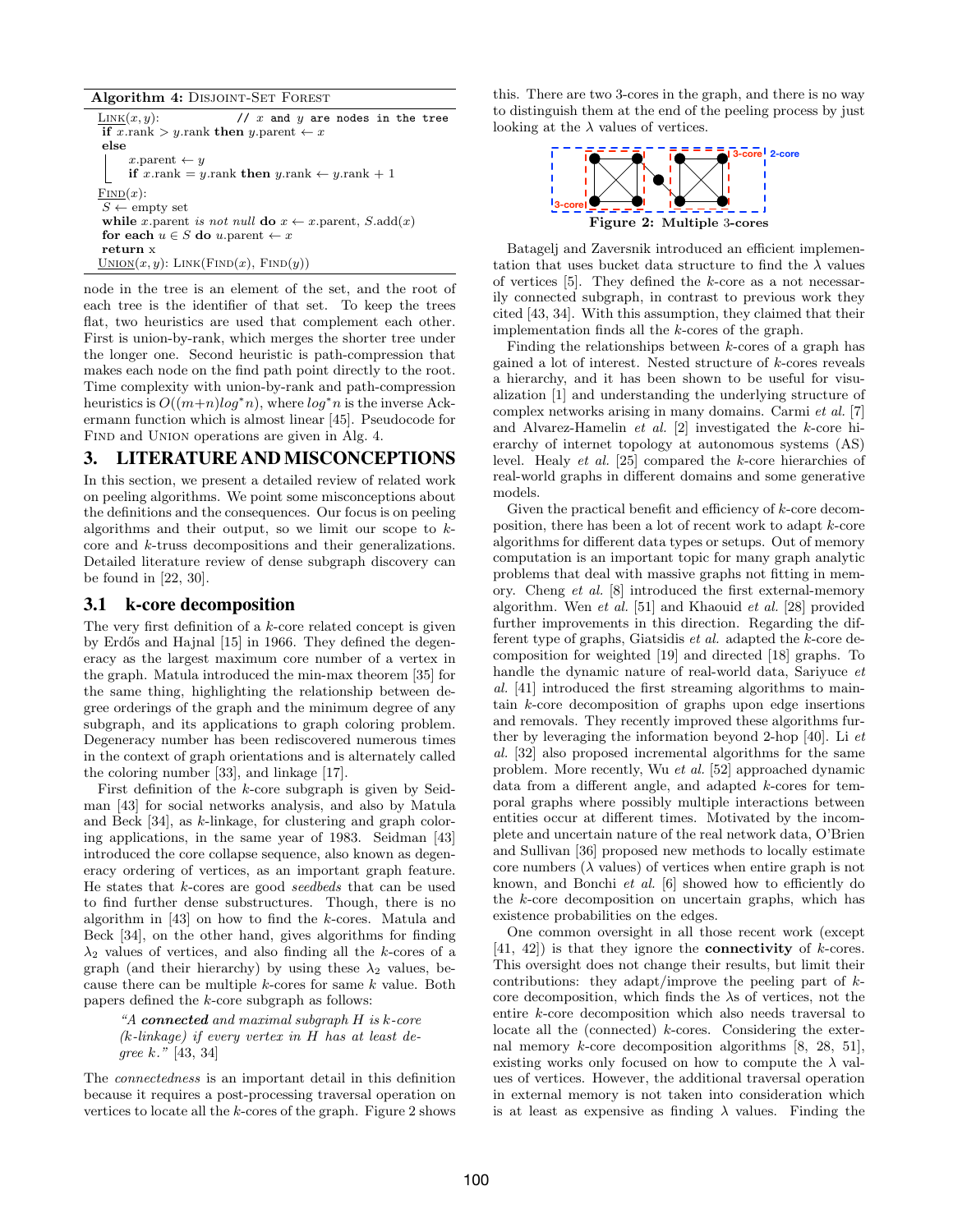Figure 3:  $k$ -dense [39] (triangle  $k$ -core [56]),  $k$ -truss [10] (*k*-community [47]) and *k*-truss community [26]  $(k-(2,3))$ nucleus  $[42]$ ) on the same graph for  $k=2$ . Each subgraph given by the corresponding algorithm is shown in dashed.



(connected) k-cores and constructing the hierarchy among them efficiently in the external memory computation model is not a trivial problem and will limit the performance of proposed algorithms for finding k-core subgraphs and constructing the hierarchy. Similar argument can be considered for weighted [19], probabilistic [6], and temporal [52]  $k$ -core decompositions, all of which have some kind of thresholdbased adaptations on weights, probabilities and timestamps, respectively. On the other hand, connectedness definition is semantically unclear for some existing works like the directed graph core decomposition [18]. It is only defined that in- and out-degrees of vertices can be considered to find two  $\lambda$  values, but traversal semantic is not defined for finding subgraphs or constructing the hierarchy. One can think about building the hierarchy by considering the edges from lower level k-cores to higher level ones, or the opposite. To remedy those misconceptions, we focus on the efficient computation of traversal part for k-core decomposition and its higher-order variants.

#### 3.2 k-truss decomposition

 $k$ -truss decomposition is inspired by the  $k$ -core and can be thought as the same peeling problem in a higher level that deals with triangles. It is independently introduced, with subtle differences, by several researchers. Chronologically, the idea is first proposed by Saito et al. [39], to the best of our knowledge, in 2006:

 $\kappa$ -dense is a subgraph S if each adjacent vertex pair in S has more than or equal to  $(k-2)$  common adjacent vertices in S."

In other words, each edge in S should be involved in at least k-2 triangles. Nothing is mentioned about the connectedness of the vertices and edges, which implies that a k-dense subgraph might have multiple components. Saito et al. argue that k-dense is a good compromise between easy to compute k-cores and high quality k-cliques, and it is useful to detect communities in social networks. In 2008, Jonathan Cohen introduced the k-truss as a better model for cohesive subgraphs in social networks [10], which became the most popular naming in the literature:

"k-truss is a one-component subgraph such that each edge is reinforced by at least k-2 pairs of edges making a triangle with that edge."

In 2012, Zhang and Parthasarathy [56] proposed a new definiton for visualization purposes:

"triangle  $k$ -core is a subgraph that each edge is contained within at least k triangles in the subgraph."

Again there was no reference to the connectedness, implying multiple components can be observed in a triangle k-core. In the same year, Verma and Butenko [47] introduced the following:

#### "k-community is a connected subgraph if every edge is involved in at least k triangles."

The subtle difference between those papers is the connectedness issue. k-dense [39] and triangle k-core [56] definitions allow the subgraph to be disconnected whereas the  $k$ -truss [10] and  $k$ -community [47] are defined to be connected. All of these works only provided algorithms to find the  $\lambda_3$  values of edges. k-dense and triangle k-cores can be found this way since they can be disconnected. However, finding the  $k$ -truss and  $k$ -community subgraphs requires a post-processing traversal operation, which increases the cost. As a stronger alternative to the  $k$ -truss, Huang  $et$ al. [26] introduced the  $k$ -truss community. The only difference is that each edge pair in a  $k$ -truss community is directly or transitively triangle-connected, where two edges should reside in the same triangle to be triangle-connected. The generic  $k(r, s)$  nucleus, proposed by Sariyuce *et al.* [42], for  $r = 2$ ,  $s = 3$  gives the exact same definition. This brings a stronger condition on the connectivity structure, and shown to result in denser subgraphs than the classical  $k$ -truss definition [26]. However, it has an extra overhead of postprocessing traversal operation that requires to visit triangles, which is more expensive than the traditional traversal. Authors devised TCP index, a tree structure at each vertex, to remedy this issue [26]. Figure 3 highlights the difference between those definitions on a simple example.

k-truss decomposition serves as a better alternative to the k-core. For most applications that k-core is useful for,  $k$ truss decomposition performs better. Gregori et al. [24] investigated the structure of internet AS-level topologies by looking at the k-dense subgraphs, similar to Carmi *et al.* [7] and Alvarez-Hamelin  $et$  al.  $[2]$  who used  $k$ -core for same purpose. Orsini et al. [37] also investigated the evolution of k-dense subgraphs in AS-level topologies. It has been also used to understand the global organization of clusters in complex networks [44]. Colomer-de-Simon et al. used the hierarchy of k-dense subgraphs to visualize real-world networks, as Healy et al. [25] used the k-cores for the same objective.

Proven strength of k-truss decomposition drew further interest for adapting to different data types and setups, similar to the k-core literature. Wang and Cheng introduced external memory algorithms [48] and more improvements are provided by Zhao and Tung [57] for visualization purposes. More recently, Huang et al. [27] introduced probabilistic truss decomposition for uncertain graphs.

Similar to the  $k$ -core case, overlooking the connectivity constraints limits the contributions in the k-truss literature as well. For example, external memory k-truss decomposition [48] would be more expensive and require more intricate algorithms if it is done to find connected subgraphs by doing the traversal in external memory model. We believe that our algorithms for efficiently finding the k-trusses and constructing the hierarchy will be helpful to deal with this issue.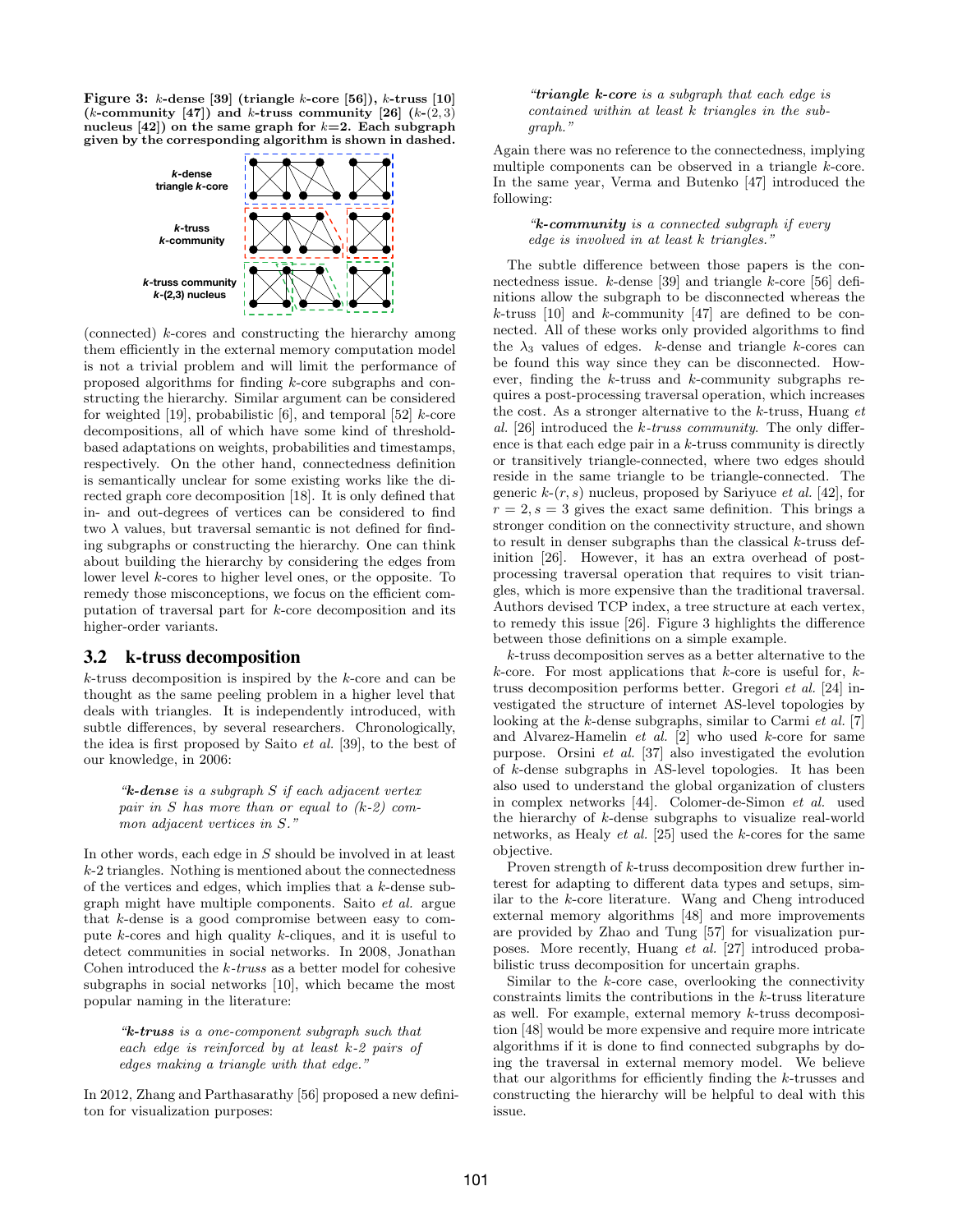## 3.3 Generalizations

Given the similarity between  $k$ -core and  $k$ -truss decompositions, people have been interested in unified schemes to generalize the peeling process for a broader set of graph substructures.

Saito et al. pointed a possible direction of generalization in their pioneering work  $[39]$ , where they defined k-dense subgraphs. Their proposal is as follows:

"Subgraph  $S$  is a h-level k-dense community" if the vertices in every  $h$ -clique of  $S$  is adjacent to at least h-k common vertices." [39]

In other words,  $h$ -level  $k$ -dense community is the set of  $h$ cliques where each h-clique is contained in at least  $h - k$ number of  $(h + 1)$ -cliques. Note that, there is no connectivity constraint in the definition.  $h$ -level  $k$ -dense community subsumes the disconnected  $k$ -core, which contains multiple k-cores, for  $h = 1$ . For  $h = 2$ , it is their k-dense definition [39]. They claimed that  $h$ -level  $k$ -dense communities for  $h > 2$  are more or less same with  $h = 2$  and incurs higher computation cost. So they did not dive into more algorithmic details and stick with  $h = 2$ .

Sariyuce et al. [42] introduced a broader definition to unify the existing proposals, which can be found by a generic peeling algorithm. As explained in Section 2.1, their definition subsumes  $k$ -core and  $k$ -truss community [26] concepts. It is also more generic than  $h$ -level  $k$ -dense community of [39], since (1) it allows to look for involvement of cliques whose size can differ by more than one, (2) enforces a stronger connectivity constraint to get denser subgraphs.  $h$ -level  $k$ -dense community can be expressed as the  $k-(r, r+1)$  nucleus which does not have any connectivity constraint ( $k$  is actually  $h-k$ and it does not matter). Well-defined theoretical notion of  $k(r, s)$  nucleus enables to provide a unified algorithm to find all the nuclei in graph, as explained in Section 2.1.

Sariyuce et al. [42] also analyzed the time and space complexity of  $(r, s)$ -nucleus decomposition. For the first phase, they report that finding  $\lambda$  values of nuclei (Alg. 1) requires  $O(RT_r(G)+\sum_{v}\omega_r(v)d(v)^{s-r})$  time with  $O(|K_r(G)|)$  space, where  $RT_r(G)$  is  $K_r$  enumeration time, and second part is searching each  $K_s$  that a  $K_r$  is involved in  $(\omega_r(v))$  is the number of  $K_r$ s containing vertex  $v, d(v)$  is the degree of  $v$ , and  $|K_r(G)|$  is the number of  $K_r$ s in G). For the second phase, traversal on the entire graph needs to access each  $K_r$  and examine all the  $K_s$ s it is involved. Its time complexity is the same as the second part of first phase:  $O(\sum_{v} \omega_r(v) d(v)^{s-r})$ which also gives the total time complexity.

#### 4. ALGORITHMS

In this part, we first highlight the challenging aspects of the traversal phase, then introduce two algorithms for faster computation of  $(r, s)$ -nucleus decomposition to meet those challenges.

#### 4.1 Challenges of traversal

As mentioned in the previous section, time complexity of the traversal algorithm for  $(r, s)$  nuclei is  $O(\sum_{v} \omega_r(v) d(v)^{s-r})$ . However, designing an algorithm that constructs the hierarchy with this complexity is challenging. In [42], it is stated that finding the nuclei in the reverse order of  $\lambda$  is better since it enables to discover previously found components, thus avoiding repetition. No further details are given, though. This actually corresponds to finding all  $T_{r,s}$  (sub- $(r, s)$ ) nuclei of Definition 5), connected  $K_r$ s with the same  $\lambda$  value, and incorporating the relations among them. But, keeping track of all the  $T_{r,s}$  in a structured way is hard. Figure 4 shows a case for k-core  $(r = 1, s = 2)$ . Traversal algorithm needs to understand the relation between  $T_{1,2}$ s of equal  $\lambda$ that are not directly connected. For instance,  $T_{r,s}$  A and E are in the same 2-core, but the traditional BFS will find 3 other  $T_{r,s}$  (F, D, G) between those two. During the traversal operation, there is a need to detect each  $k-(r, s)$  nucleus, determine containment relations and construct the hierarchy. One solution that can be thought is to construct the - expectedly smaller - supergraph which takes all the  $T_{r,s}$ as vertices and their connections as edges. Then, repetitive traversals can be performed on this supergraph to find each  $k(r, s)$  nucleus and the hierarchy. However, it is not guaranteed to get a significantly smaller supergraph which can be leveraged for repetitive traversal. The  $T_{r,s}$  structure of real-world networks, which are investigated in Section 5, also verify this concern. It is clear that there is a need for a lightweight algorithm/data structure that can be used onthe-fly, so that all the  $k-(r, s)$  nuclei can be discovered with the hierarchy during the traversal algorithm.

The other challenge with the traversal algorithm is the high computational cost for  $r \geq 2$  cases. Consider the  $(2,3)$ case. We need to traverse on edges, and determine the adjacencies of edges by looking at their common triangles. At each step, it requires to find the common neighbors of the vertices on extremities (of the edge), check whether each adjacent edge is previously visited, and push to queue if not. As explained at the end of Section 3.3, complexity becomes  $O(3 * |\Delta|)$ . Cost is getting much higher if we look for  $(3, 4)$  nuclei, which is shown to give denser subgraphs with more detailed hierarchy. Ideally we are looking to completely avoid the costly traversal operation.

#### 4.2 Disjoint-set forest idea

We propose to use disjoint-set forest data structure (DF) to track the disjoint  $T_{r,s}$  (of equal  $\lambda$ ), and construct the hierarchy where  $T_{r,s}$  with smaller  $\lambda$  is on the upper side, and greater  $\lambda$  is on the lower side. DF has been used to track connected components of a graph and fits perfectly to our problem where we need to find the connected components at multiple levels.

DF-Traversal algorithm, outlined in Alg. 5, is used to replace the naive Traversal (Alg. 2) in NucleusDecomposition (Alg. 3). Basically it finds all the  $T_{r,s}$  in the decreasing order of  $\lambda$ . We construct the *hierarchy-skeleton* tree by using  $T_{r,s}$ s. Each node in the hierarchy-skeleton is a  $T_{r,s}$ . We define subnucleus struct to represent a  $T_{r,s}$ . It consists of  $\lambda$ , rank, parent and root fields.  $\lambda$  field is the  $\lambda(v)$  for  $v \in T_{r,s}$ , rank is the height of the node in the hierarchy-



Figure 4: Example of  $T_{1,2}$ s for  $\lambda = 2$  and  $\lambda = 3$ . Hierarchy tree is shown on the right with participating  $T_{1,2}$ s.  $\lambda$ s are shown in red. Traversal algorithm needs to infer that, for instance, components A and E are in the same 2-core.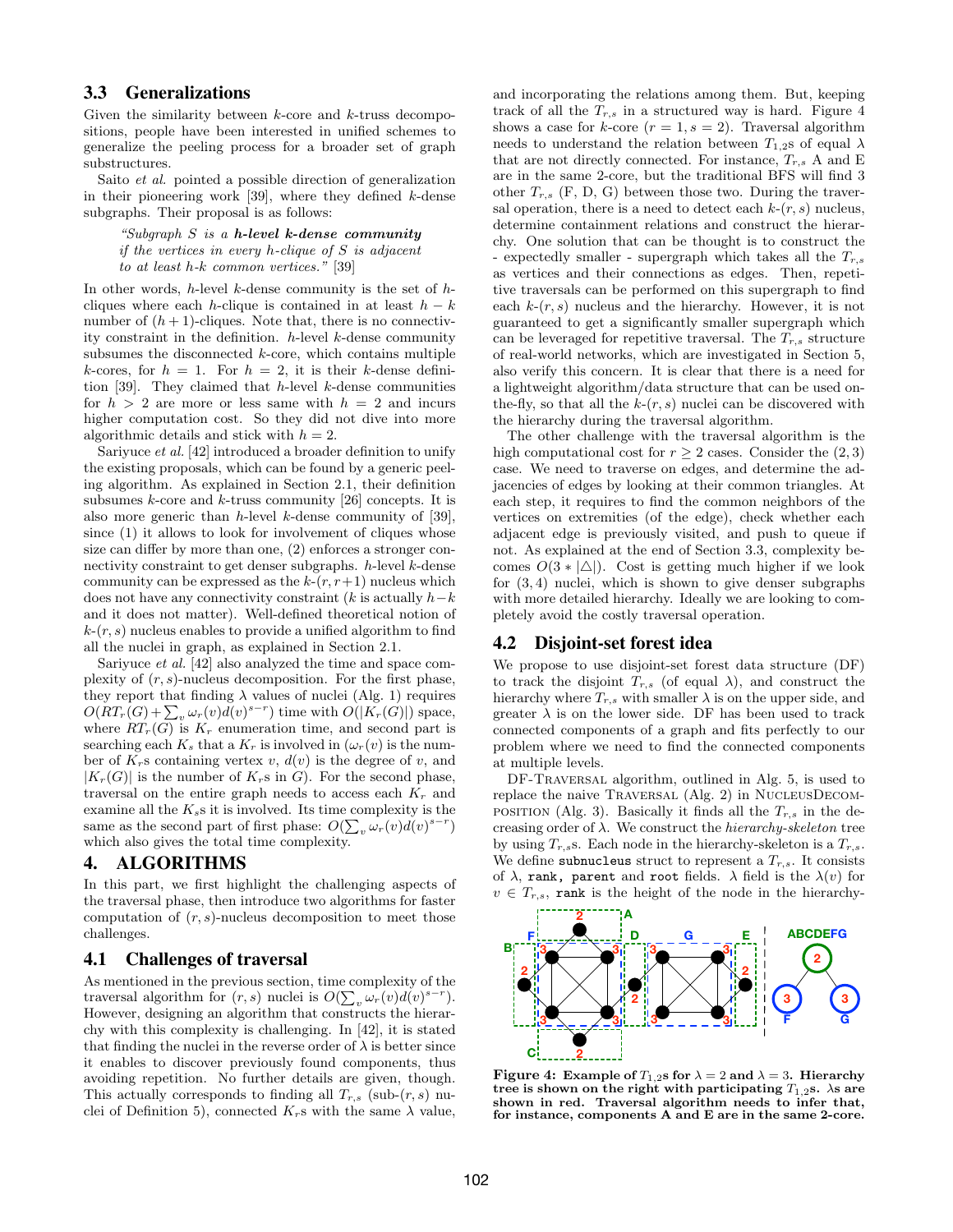skeleton, parent is a pointer to the parent node and root is a pointer to the root node of the hierarchy-skeleton. Default values for parent and root are null, and rank is 0. Figure 5 shows an example hierarchy-skeleton obtained by Alg. 5. Thin edges show the disjoint-set forests consisting of  $T_{r,s}$ s of equal  $\lambda$  value. The hierarchy of all  $(r, s)$  nuclei, the output we are interested, can be obtained by using the hierarchy-skeleton easily: we just take the child-parent links for which the  $\lambda$  values are different.

In the DF-TRAVERSAL algorithm, we store the subnuclei in hrc list (line 1) which also represents the hierarchy-skeleton.  $K_r$ s in a  $T_{r,s}$  are stored by inverse-indices; comp keeps subnucleus index of each  $K_r$  in hrc (line 2). We also use visited to keep track of traversed  $K_r$ s (line 3). Main idea is to find each  $T_{r,s}$  in decreasing order of  $\lambda$  (in lines 4-7). We construct the hierarchy-skeleton in a bottom-up manner this way and it lets us to use DF to find the representative  $T_{r,s}$ , i.e., the greatest ancestor, at any time. At each iteration we find an un-visited  $K_r$  with the  $\lambda$  value in order (line 6) and find its  $T_{r,s}$  by SUBNUCLEUS algorithm (line 7), which also updates the hierarchy-skeleton.

| <b>Algorithm 5:</b> DF-TRAVERSAL(G, r, s, $\lambda(\cdot)$ , max $\lambda$ )                                                                                                                                                                                                                                                                              |
|-----------------------------------------------------------------------------------------------------------------------------------------------------------------------------------------------------------------------------------------------------------------------------------------------------------------------------------------------------------|
| $\alpha$ ist of subnuclei in a tree structure                                                                                                                                                                                                                                                                                                             |
| 2 comp(.) $\forall K_r \in G$ // subnucleus id for each $K_r$                                                                                                                                                                                                                                                                                             |
| 3 visited $[v]$ = false<br>// lazy init                                                                                                                                                                                                                                                                                                                   |
| 4 for each $k \in [max\lambda, 1]$ do                                                                                                                                                                                                                                                                                                                     |
|                                                                                                                                                                                                                                                                                                                                                           |
|                                                                                                                                                                                                                                                                                                                                                           |
| $\begin{array}{c c} \texttt{s} & \texttt{for each} \; \overset{\sim}{K}_r \; u \in \overset{\sim}{G} \; \texttt{do} \\ \texttt{s} & \texttt{if} \; \lambda(u) = k \; \texttt{and not visited}[u] \; \texttt{then} \\ \texttt{\tau} & \texttt{\tt[] SUBNUCLEUS}\; (u, G, r, s, \lambda(\cdot), \texttt{visited}, \texttt{comp}, \texttt{hrc}) \end{array}$ |
| s root $\leftarrow$ subnucleus, with $\lambda = 0$                                                                                                                                                                                                                                                                                                        |
| $\mathfrak s$ for each $s\in\mathtt{hrc}$ do                                                                                                                                                                                                                                                                                                              |
| 10   if s.parent is null then s.parent $\leftarrow root$                                                                                                                                                                                                                                                                                                  |
| 11 $\text{hrc.add}(\text{root})$ and REPORT ALL THE NUCLEI BY $\text{hrc,comp}$                                                                                                                                                                                                                                                                           |

Algorithm 6: SUBNUCLEUS $(u, G, r, s, \lambda(\cdot)),$ 

|                    | visited, comp, hrc)                                                                                                          |
|--------------------|------------------------------------------------------------------------------------------------------------------------------|
|                    | 1 sn $\leftarrow$ subnucleus, with $\lambda = \lambda(u)$ , hrc.add(sn)                                                      |
|                    | 2 comp $(u) \leftarrow sn, k \leftarrow \lambda(u)$                                                                          |
| 3                  | $\texttt{marked}[v] = \texttt{false}$<br>// lazy init                                                                        |
| $\overline{\bf 4}$ | $merge \leftarrow$ list of subnuclei, $merge.add(sn)$                                                                        |
| 5                  | $Q \leftarrow \text{empty queue}, Q.\text{push}(u)$                                                                          |
| 6                  | visited $ u  \leftarrow$ true                                                                                                |
| $\pmb{7}$          | while not $Q$ empty() do                                                                                                     |
| 8                  | $u \leftarrow Q.\text{pop}(), \text{comp}(u) \leftarrow sn$                                                                  |
| 9                  | for each $K_r$ v s.t.                                                                                                        |
|                    | $(u \cup v \subset C) \wedge (C \text{ is a } K_s) \wedge (\lambda_{r,s}(C) = k)$ do                                         |
| 10                 | if $\lambda(v) = k$ then                                                                                                     |
| 11                 | if not visited $[v]$ then                                                                                                    |
| 12                 |                                                                                                                              |
| 13                 | $\begin{array}{l} Q.\text{push}(v), \text{visited}[v] \leftarrow \texttt{true}\\ \texttt{comp}(v) \leftarrow sn \end{array}$ |
|                    | else                                                                                                                         |
| 14                 | $s \leftarrow \text{comp}(v)$ // $\lambda(v) > k$                                                                            |
| 15                 | if not marked $ s $ then                                                                                                     |
| 16                 | $\texttt{marked} s  = \texttt{true}$                                                                                         |
| 17                 | $s \leftarrow$ FIND-R(s)                                                                                                     |
| 18                 | if not marked $s \mid \wedge s \neq sn$ then                                                                                 |
| 19                 | if $\text{hrc}(s) \cdot \lambda > k$ then                                                                                    |
| 20                 | $\text{hrc}(s)$ .parent $\leftarrow$ $\text{hrc}(s)$ .root $\leftarrow$ sn                                                   |
| 21                 |                                                                                                                              |
| 22                 | else $merge.add(s)$ // $\text{hrc}(s) \lambda = k$                                                                           |
| 23                 | $\texttt{marked}[s] = \textbf{true}$                                                                                         |
|                    |                                                                                                                              |
|                    | 24 for each $m, n \in m$ erge do                                                                                             |
| 25                 | UNION-R $(m, n)$                                                                                                             |
|                    |                                                                                                                              |

Figure 5: A graph shown with  $T_{r,s}$  regions on the left and the corresponding hierarchy-skeleton on the right.  $\lambda$  values of  $T_{r,s}$ s are the white numbers. Thin edges are disjoint-set forests.



SubNucleus (Alg. 6) starts by creating a subnucleus, with  $\lambda$  of the  $K_r$  of interest. We will store the discovered  $K_r$ s in this subnucleus (by inverse indices). We put this subnucleus into hrc (line 1) and assign its comp id (line 2). We use marked (line 3) to mark the adjacent subnuclei encountered during traversal so that unnecessary computation is avoided in lines 16-23. We do traversal (lines 7-23) by using a queue. At each step of the traversal, we process the next  $K_r$  in the queue. First, we assign its comp id as the new subnucleus (line 8) and then visit the adjacent  $K_r$ s residing in same  $K_s$ s, in which min  $\lambda$  of  $K_r$  is equal to  $\lambda(v)$ (line 9). This is exactly the condition for  $T_{r,s}$ , given in Definition 5. For each adjacent  $K_r$ , its  $\lambda$  is either equal (line 10) or greater (line 14) by definition of  $T_{r,s}$ . If it is equal and not visited before, we visit it, put into queue (line 12) and also store in the current subnucleus (line 13). Otherwise, we find an adjacent subnucleus s with greater  $\lambda$  (line 15), that is already in hierarchy-skeleton, and can update the hierarchy-skeleton (lines 18-23) unless we had encountered s before (line 16).

Location of the subnucleus  $s$  in the hierarchy-skeleton is important. If it is parentless, we can just make it a child of the current subnucleus we build. If not, it means subnucleus s is a part of a larger structure and we should relate our current subnucleus to the representative of this large structure, which is the greatest ancestor of s that is guaranteed to have greater or equal  $\lambda$  (by line 9). So, hierarchy-skeleton update starts by finding the greatest ancestor of the  $s$  in line 18. FIND-R procedure is defined in Alg. 7. Its difference from FIND of Alg. 4 is that we use root field, not parent. root of a node implies its greatest ancestor in the hierarchy-skeleton, i.e., either it is the greatest ancestor or a few steps of root iterations would find the greatest ancestor. parent of a node, on the other hand, represents the links in hierarchy-skeleton, and not modified in FIND-R. After finding the root and making sure that it is not processed before (line 19), we can merge the current subnucleus to the hierarchy-skeleton. If the root has greater  $\lambda$ , we make it a child of our current subnucleus (line 21), by assigning both root and parent fields. Otherwise, we defer merging to the end (line 22), where we merge all subnuclei with equal  $\lambda$  by UNION-R operations (lines 24-25), defined in Alg. 7. UNION-R is slightly different than UNION of Alg. 4 in that it uses FIND-R instead of FIND and sets the root field of child node to the parent (in LINK-R).

Figure 5 displays the resulting hierarchy-skeleton for the  $T_{r,s}$  regions shown on the left. We process  $T_{r,s}$  in alphabetical order, which also conforms with decreasing order of λ. Consider the  $T_{r,s}$  O, which is found and processed last. O finds the adjacent  $T_{r,s}$ s I, J and K, during lines 9-23 of Alg. 6. All have greater  $\lambda$  values, so we focus on lines 14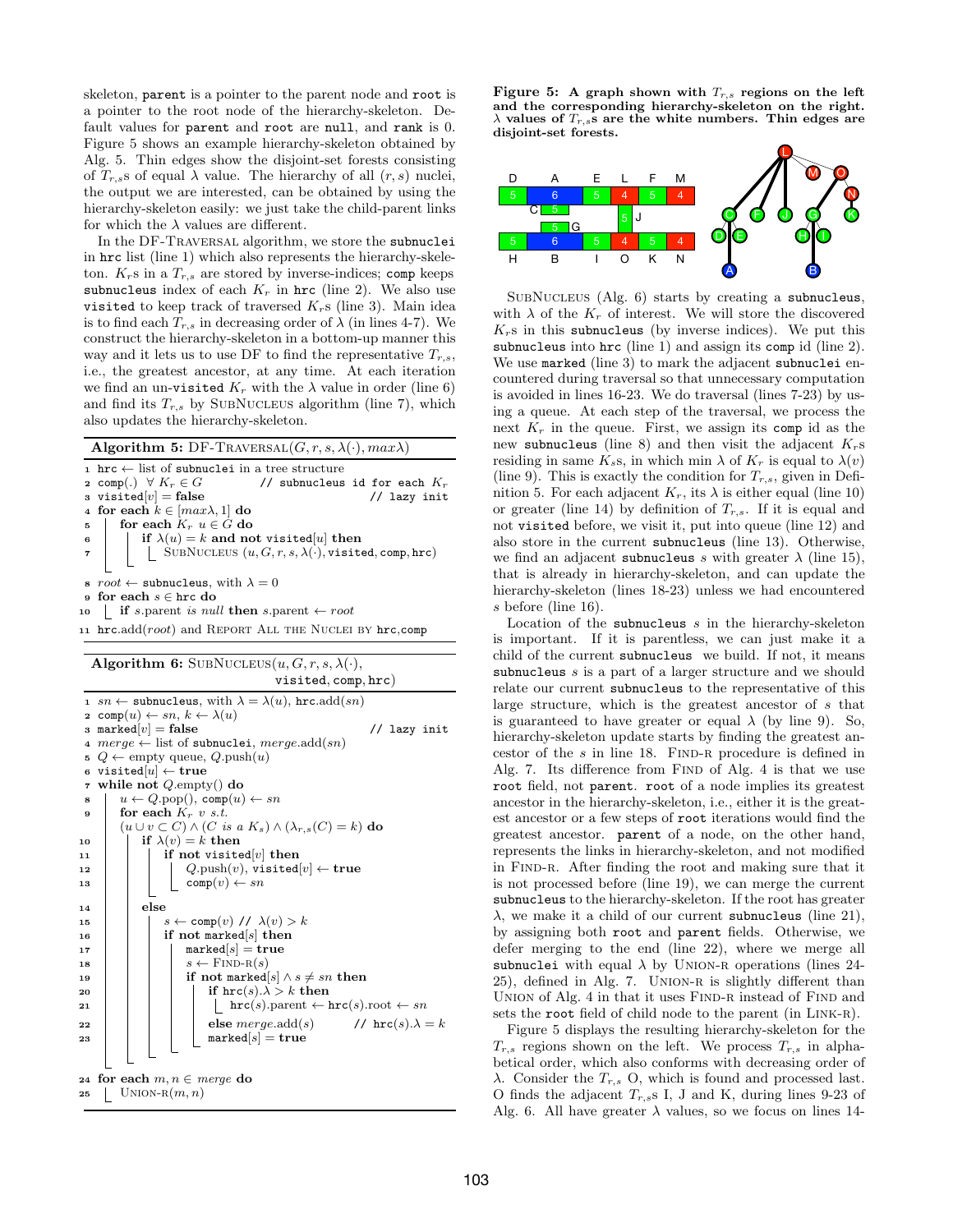23. Greatest ancestor of I is G, and we make G child of O (line 21) since its  $\lambda$  is greater. Greatest ancestors of J and K are L and N, respectively, and they have equal  $\lambda$  values. So, we merge L and N with O in lines 24-25. Say we merge O and N first and O becomes parent of N since its rank is higher. Then, we merge O and L. Their ranks are equal and we arbitrarily choose L as the parent.

After traversing all the  $T_{r,s}$ , we create a root subnucleus to represent entire graph and make it parent to all the parentless nodes (lines 8-11 in Alg. 5). Time complexity of DF-TRAVERSAL does not change, i.e.,  $O(\sum_{v} \omega_r(v) d(v)^{s-r})$ . Additional space is required by the auxiliary data structures in DF-TRAVERSAL. hrc needs  $4 \cdot |T_{r,s}|$  (for four fields), and comp and visited requires  $|K_r|$  space each. In addition, SUBNUCLEUS might require at most  $2\cdot |T_{r,s}|$  for  $\mathtt{marked}$  and *merge*, and at most  $|K_r|$  for  $Q$ , but reaching those upper bounds in practice is quite unlikely. Overall, additional space requirement of DF-Traversal at any instant is between  $4 \cdot |T_{r,s}| + 2 \cdot |K_r|$  and  $6 \cdot |T_{r,s}| + 3 \cdot |K_r|$ . An upper bound for  $|T_{r,s}|$  can be given as  $|K_r|$ , when each  $K_r$  is assumed to a subnucleus, but this case is also quite unlikely as we show in Section 5.

#### 4.3 Avoiding traversal

All the  $T_{r,s}$  can be detected without doing a traversal. A  $K_r$ is said to be processed, if its  $\lambda$  is assigned. During the peeling

| <b>Algorithm 7: NEW DISJOINT-SET FOREST</b>                                                              |
|----------------------------------------------------------------------------------------------------------|
| LINK-R $(x, y)$ :<br>// $x$ and $y$ are nodes in the tree                                                |
| if x.rank > y.rank then y.parent $\leftarrow x$ , y.root $\leftarrow x$                                  |
| else                                                                                                     |
| x.parent $\leftarrow$ y, x.root $\leftarrow$ y<br>if x.rank = y.rank then y.rank $\leftarrow$ y.rank + 1 |
| $\text{FIND-R}(x)$ :                                                                                     |
| $S \leftarrow \text{empty set}$                                                                          |
| while x root is not null do $x \leftarrow x$ root, S.add(x)                                              |
| for each $u \in S$ do u.root $\leftarrow x$                                                              |
| return x                                                                                                 |
| $\text{UNION-R}(x, y)$ : LINK-R(FIND-R(x), FIND-R(y))                                                    |
|                                                                                                          |

Algorithm 8: FASTNUCLEUSDECOMPOSITION $(G, r, s)$ 

1 Enumerate all  $K_r$ s, mark them unprocessed, find their  $\omega_s$ <sup>2</sup> hrc ← list of subnuclei in a tree structure 3 comp $(v) = -1$   $\forall K_r$   $v \in G$  // subnucleus id for each  $K_r$ <sup>4</sup> ADJ ← list of adjacent subnucleus pairs 5 for each unprocessed  $K_r$  u with minimum  $\omega_s(u)$  do 6  $\lambda(u) = \omega_s(u)$ , hrc.max $\lambda = \lambda(u)$ 7  $\vert$  sn  $\leftarrow$  subnucleus with  $\lambda = \lambda(u)$  $\mathbf{s}$  | Find set S of  $K_s$ s containing u for each  $C \in \mathcal{S}$  do 10 if all  $K_r$   $v \subset C$  is unprocessed then 11 | for each  $K_r$   $v \subset C$ ,  $v \neq u$  do 12 if  $\omega_s(v) > \omega_s(u)$  then  $\omega_s(v) = \omega_s(v) - 1$  $_{13}$  else 14 | | D ← set of processed  $K_r$ s  $\subset C$ 15  $\vert \vert \vert w \leftarrow v \in D$  with the smallest  $\lambda$ 16 if  $\lambda(w) = \lambda(u)$  then 17 | | | if comp  $(u) = -1$  then comp $(u) =$ comp $(w)$ 18 | | | else UNION-R  $(\text{comp}(u), \text{comp}(w))$ 19  $\vert$  else ADJ.add(comp(u), comp(w)) //  $\lambda(w) < \lambda(u)$ 20 if comp  $(u) = -1$  then comp $(u) \leftarrow sn$ , hrc.add $(sn)$ 21 Update all  $(-1, \cdot) \in \text{ADJ}$  with  $(\text{comp}(u), \cdot)$ 22 BUILDHIERARCHY (ADJ, hrc) // postprocessing 23 create subnucleus *root* with  $\lambda = 0$ , tie to all existing roots 24 hrc.add( $root$ ) and REPORT ALL THE NUCLEI BY hrc, comp

process, neighborhood of each  $K_r$  is examined, see lines 6-7 of Alg. 1, but processed neighbors are ignored (line 8). We leverage those ignored neighbors to construct the  $T_{r,s}$ . We introduce FastNucleusDecomposition algorithm (Alg. 8) to detect  $T_{r,s}$  early in the peeling process so that costly traversal operation is not needed anymore.

At each iteration of the peeling process, a  $K_r$  with the minimum  $\omega$  is selected and  $\omega$  of its unprocessed neighbors are decremented. No information about the surrounding processed  $K_r$ s is used. If we check the processed neighbors, we can infer some connectivity information and use it towards constructing all the  $T_{r,s}$  as well as the hierarchyskeleton. For example, assume we are doing  $k$ -core decomposition and a vertex  $u$  with degree  $d$  is selected. We assign  $\lambda(u) = d$  and check the unprocessed neighbors of u to decrement their degree, if greater than d. We can also examine the processed neighbors.  $\lambda$  of any processed neighbor is guaranteed to be less than or equal to  $d$ , by definition. Say v is a neighbor with  $\lambda(v) = d$ . Then, we can say that u and v are in the same  $T_{r,s}$ . Say w is another neighbor with  $\lambda(w) < d$ . Then, we can infer that maximum  $d-(1, 2)$ nucleus of w contains u, and  $T_{r,s}$  of u is an ancestor of  $T_{r,s}$ of  $w$  in the hierarchy-skeleton. Leveraging these pairwise relations enables us to find all the  $T_{r,s}$  and construct the hierarchy-skeleton.

An important thing to note is that, it is not always possible to detect the  $T_{r,s}$  of a  $K_r$  by only looking at the processed neighbors. Consider k-core decomposition on a star graph, for which all vertices has  $\lambda = 1$ . Center vertex is processed in the last two steps of peeling, so it is not possible to infer two connected vertices with equal  $\lambda$  until that time. We find non-maximal  $T_{r,s}$ s (denoted as  $T_{r,s}^*$ ) and combine them by using the disjoint-set forest algorithm. The difference from the DF-Traversal algorithm is that our hierarchy-skeleton will have more nodes because of non-maximal  $T_{r,s}$ .

Colored lines 13-22 in Alg. 8 implements our ideas. For each  $K_s$  we encountered (line 9), processed neighbors are explored starting from line 13. Note that, there is no need to check every adjacent and processed  $K_r$  in the same  $K_s$ , since the relations among them are already checked in previous steps. It is enough to find and process the  $K_r$  w with minimum  $\lambda$ , as in line 15. If w has an equal  $\lambda$  value (line 16), we need to either put our  $K_r$  of interest to the subnucleus of  $w$  (line 17) or merge to the subnucleus of  $w$ by UNION-R operation (line 18). In FASTNUCLEUSDECOMposition algorithm, we only build disjoint-set forests during the peeling process (until line 22). If  $\lambda(w)$  happens to have

Algorithm 9: BUILDHIERARCHY(ADJ, hrc)

| 3              | 1 binned_ADJ $\leftarrow$ hrc.max $\lambda \neq 0$ empty lists // to bin ADJ<br>// $\text{hrc}(s) \cdot \lambda > \text{hrc}(t) \cdot \lambda$<br>2 for each $(s, t) \in ADJ$ do<br>binned_ADJ $[\text{hrc}(t).\lambda].\text{add}(s,t)$ |
|----------------|------------------------------------------------------------------------------------------------------------------------------------------------------------------------------------------------------------------------------------------|
|                | 4 for each list $l \in \text{binned}$ ADJ in $ \text{hrc}$ . $max\lambda$ 1 order do                                                                                                                                                     |
| 5              | $merge \leftarrow empty$ list of subnucleus pairs                                                                                                                                                                                        |
| 6              | for each $(s,t) \in l$ do                                                                                                                                                                                                                |
| $\overline{7}$ | $s \leftarrow$ FIND-R(s), $t \leftarrow$ FIND-R(t)                                                                                                                                                                                       |
| 8              | if $s \neq t$ then                                                                                                                                                                                                                       |
| 9              | if $\text{hrc}(s) \cdot \lambda > \text{hrc}(t) \cdot \lambda$ then                                                                                                                                                                      |
| 10             | $\text{hrc}(s)$ . parent = $\text{hrc}(s)$ . root = t                                                                                                                                                                                    |
| 11             | else $merge.add(s,t)$                                                                                                                                                                                                                    |
| 12             | for each $(s,t) \in \text{merge}$ do                                                                                                                                                                                                     |
| 13             | UNION-R $(s,t)$                                                                                                                                                                                                                          |
|                |                                                                                                                                                                                                                                          |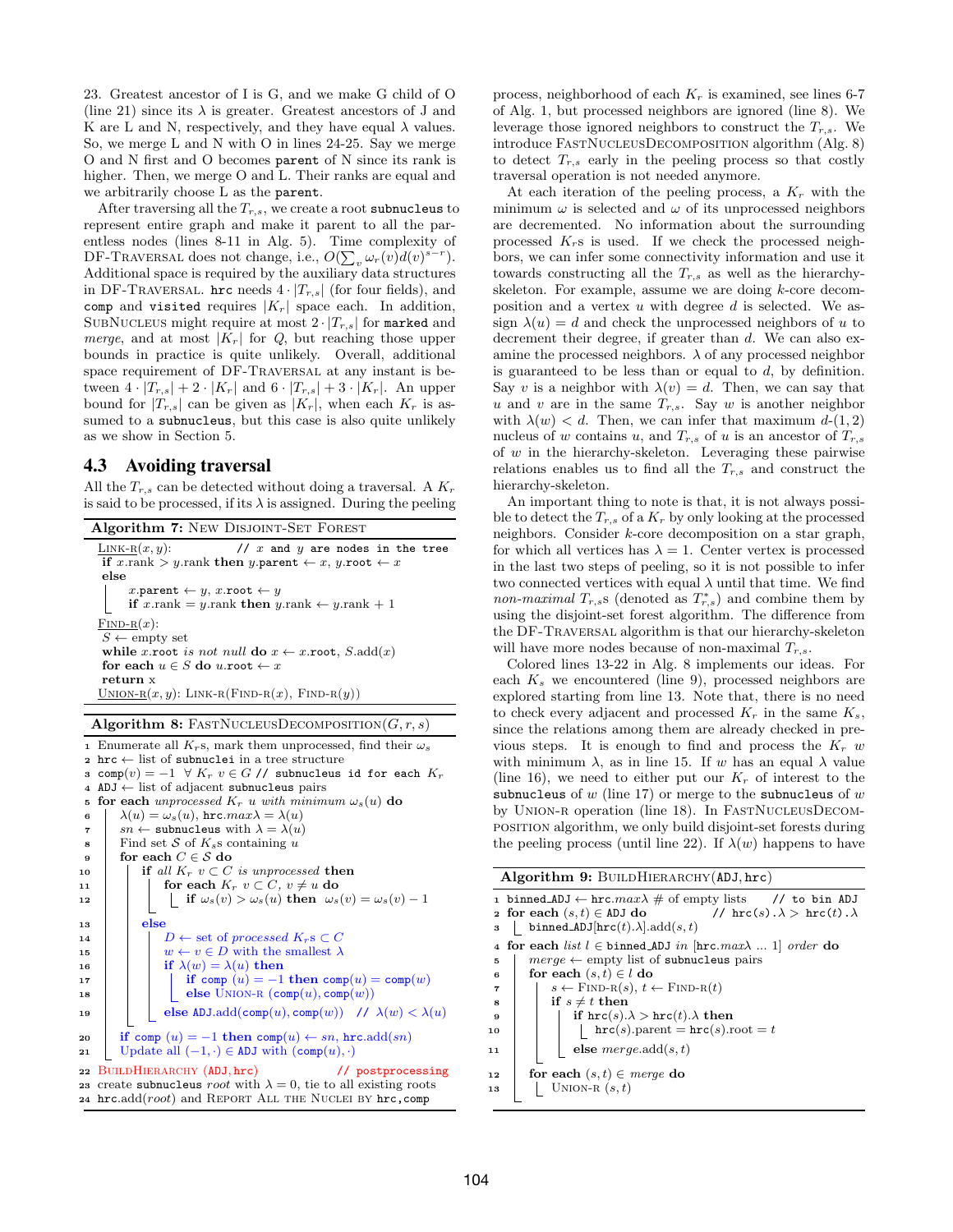Table 3: Statistics for the real-world graphs. Largest graph in the dataset has more than 37M edges.  $|\triangle|$  is the number of triangles,  $|K_4|$  is the number of four-cliques. Ratios of s-cliques to r-cliques are shown in columns 6,7,8, for  $s \leq 4$ and  $s-r=1$ . Columns 9 to 14 show sub- $(r, s)$  nuclei numbers  $(|T_{r,s}|)$  and non-maximal sub- $(r, s)$  nuclei numbers  $(|T_{r,s}|)$ , artifact of Alg. 8, for the  $(r, s)$  values we interested. Last two columns are the number of connections from  $T^*_{r,s}$ s with higher  $\lambda$  values to the ones with lower  $\lambda$  values.

|                   | IV      | E             | Δ      | $K_4$          | E <br>T | $\frac{ \triangle}{ E }$ | $ K_4 $     | $\left T_{1,2}\right $ | $ T^*_{1,2} $ | $ T_{2,3} $                | $ T^*_{2,3} $ | $ T_{3,4} $ | $ T_{3,4}^* $        | $ c_{\downarrow}(T^*_{2,3})    c_{\downarrow}(T^*_{3,4})  $ |                   |
|-------------------|---------|---------------|--------|----------------|---------|--------------------------|-------------|------------------------|---------------|----------------------------|---------------|-------------|----------------------|-------------------------------------------------------------|-------------------|
| skitter(SK)       | .7M     | 11.1M         | 28.8M  | 148.8M         | 6.54    | 2.59                     | 5.17        | 1.1M                   | .2M           | 2.1M                       | 2.7M          | .4M         | $2\overline{M}$      | 8.0 M                                                       | 8.2 M             |
| Berkeley13(BE)    |         | 22.9K 852.4K  | 5.3M   | 26.6M 37.22    |         | 6.30                     | 4.96        | 8.6K                   | 9.3K          | $^{\circ}106.3 \mathrm{K}$ |               |             | 137.7K 206.0K 261.1K | 1.4 M                                                       | 1.9 <sub>M</sub>  |
| MIT(MIT)          |         | $6.4K$ 251.2K | 2.3M   | 13.7M 39.24    |         | 9.44                     | 5.77        | 2.7K                   | 2.8K          | 27.3K                      | 34.6K         | 77.6K       | 105.7K               | 509.1 K                                                     | $1.3\ \mathrm{M}$ |
| Stanford3(ST)     |         | 11.6K 568.3K  | 5.8M   | 37.1M 49.05    |         | 10.27                    | 6.37        | 4.7K                   | 4.9K          | 56.8K                      |               |             | 72.5K 185.2K 255.1K  | 1.2 M                                                       | 2.9 <sub>M</sub>  |
| Texas84(TX)       | 36.4K   | .6M           | 11.2M  | 70.7M          | 43.74   | 7.03                     | 6.33        | $13.5\mathrm{K}$       | 14.9K         | 210.0K                     |               | 266K 395.5K | 498.9K               | 2.6 M                                                       | 3.7 M             |
| $t$ wit-hb $(TW)$ | 456.6K  | 12.5M         | 83.0M  | 429.7M 27.39   |         | 6.63                     |             | 5.18 341.4K            | 350K          | 2.9M                       | 3.3M          | 5.6M        | 7.3M                 | 27.2 M                                                      | 59.5M             |
| Google(G0)        | 1916.4K | 4.3M          | 13.4M  | 39.9M          | 4.71    | 3.10                     | 2.98        | 408.7K                 | 508.3K        | 386.9K                     | 568.4K 251.4K |             | 382.8K               | 982.8 K                                                     | 814.7 K           |
| $uk - 2005(UK)$   | 129.6K  | 11.7M         | 837.9M | 52.2B 90.60    |         |                          | 71.35 62.36 | $1.5\mathrm{K}$        | 1.7K          | 837                        | 837           | 836         | 836                  |                                                             | $\Omega$          |
| $wiki-0611(WK)$   | 3.1M    | 37.0M         |        | 88.8M   162.9M | 11.76   | 2.40                     | 1.83        | 2.4M                   | 2.5M          | 7.9M                       | 9.7M          | 6.7M        | 9.3M                 | M<br>45.1                                                   | 45.0 M            |

a smaller value (line 19), we put the pair of subnuclei to a list (ADJ), which will be used to build the hierarchy-skeleton after the peeling. We do not process the relations between subnuclei of different  $\lambda$  right away for two reasons: (1) subnucleus of the  $K_r$  of interest might not be assigned yet  $(\text{comp}(u)$  is -1), (2) order of processing subnuclei relations is crucial to build the hierarchy-skeleton correctly and efficiently. Regarding  $(1)$ , we take care of the  $K_r$ s not belonging to a subnucleus in lines 20 and 21. For (2), we have the BUILDHIERARCHY function (line 22), defined in Alg. 9.

In BUILDHIERARCHY, we create  $max\lambda$  number of bins to distribute the subnuclei pairs based on the smaller  $\lambda$  of the subnucleus pair. The reason is same with our reverse order discovery of subnuclei in DF-Traversal (Alg. 5): we construct the hierarchy-skeleton in a bottom-up manner and it enables us to use disjoint-set forest algorithm to locate the  $k(r, s)$  nuclei that we need. Distribution is done in lines 2-3. Then, we just process the binned list (binned ADJ) in reverse order of  $\lambda$  values (line 4). We do the same operations to build the hierarchy-skeleton: lines 7-11 of BuildHierarchy and lines 18-22 of SubNucleus algorithm (Alg. 6) are almost same. Once we finish each list in binned ADJ, we union the accumulated subnuclei of equal  $\lambda$  values (lines 12-13), as we did in lines 24-25 of SUBNUcleus algorithm. Finally, in FastNucleusDecomposition we create a subnucleus to represent entire graph, make it parent to all parentless subnuclei, and give the hierarchy.

Avoiding traversal does not change the time complexity of overall algorithm, since the peeling part was already taking more time. Auxiliary data structures in FASTNUCLEUSDEcomposition requires additional space, though. hrc needs  $4 \cdot |T_{r,s}^*|$  in which subnuclei are not necessarily maximal, and comp needs  $|K_r|$ . ADJ structure corresponds to the connections from  $T_{r,s}^*$ s with higher  $\lambda$  values to the ones with lower  $\lambda$  values, which we denote as  $c_{\downarrow}(T^*_{r,s})$ . The upper bound for  $|c_{\downarrow}(T_{r,s}^{*})|$  is  $\binom{s}{r}|K_{s}|$ , when each  $K_{r}$  is assumed to be a  $T_{r,s}^*$  and their  $\lambda$  values are adversary (see the end of Section 3.3 for details). However, it is unlikely as we show in Section 5. binned ADJ in BUILDHIERARCHY is just an ordered version of ADJ, and needs the same amount of space;  $|c_{\downarrow}(T_{r,s}^*)|$ . Lastly, *merge* in BUILDHIERARCHY might require another  $|c_{\downarrow}(T_{r,s}^{*})|$  at most, but it is quite unlikely. Overall, additional space requirement of FastNucleusDecomposi-TION at any instant is  $4 \cdot |T^*_{r,s}| + 2 \cdot |c \downarrow (T^*_{r,s})| + |K_r|$  and additional  $|c_{\downarrow}(T_{r,s}^*)|$  might be needed. Section 5 gives more details on  $T_{r,s}^*$  structure of real-world networks and their impact to the memory cost.

# 5. EXPERIMENTS

We evaluated our algorithms on different types of real-world networks, obtained from SNAP [31], Network Repository [38] and UF Sparse Matrix Collection [12]. Our dataset includes an internet topology network (skitter), facebook friendship networks of some universities (Berkeley13, MIT, Stanford3, Texas84) [46], follower network of Twitter users tweeted about Higgs boson-like particle discovery (twit-hb), web networks (Google, uk-2005) and network of wikipedia pages (wiki-0611). We ignore the directions for directed graphs. Important statistics of the networks are given in Table 3.  $|K_s|/|K_r|$  ratio gives an estimate for the  $k-(r, s)$  nucleus decomposition runtime, as explained at the end of Section 3.3, and we put them in columns 6-8 to show the challenging and diverse characteristics of the networks in our dataset. Note that most of the networks have relatively high edge density in the realm of real-world networks and it makes the computation more expensive. We also included graphs with various  $|K_s|/|K_r|$  ratios to diversify our dataset. Last eight columns are shown to explain the runtime and memory costs of our algorithms. All the algorithms are implemented in C++ and compiled using gcc 5.2.0 at -O2 optimization level. All experiments are done on a Linux operating system running on a machine with Intel Xeon Haswell E5-2698 2.30 GHz processor with 128 GB of RAM.

Nucleus decomposition has been shown to give denser subgraphs and more detailed hierarchies for  $s - r = 1$  cases, for fixed s [42]. We implemented and tested our algorithms for  $s - r=1$  cases where  $s \leq 4$ : giving us  $(1, 2), (2, 3)$  and  $(3, 4)$  nucleus decompositions.  $(1, 2)$ -nucleus decomposition is same as the k-core decomposition [43] and  $(2, 3)$  corresponds to  $k$ -truss community finding [26] (stronger definition of k-truss decomposition [10]). We consider the  $k-(r, s)$ nucleus as a set of  $K_r$ s. In our algorithms, we find the  $k$ - $(r, s)$  nuclei for all k values and determine the hierarchy tree among those nuclei. We report the total time of peeling and traversal (or post-processing) that takes the graph as input and gives all the nuclei with an hierarchy.

# 5.1 k-core decomposition (or (1, 2) nuclei)

Peeling phase of the k-core decomposition, which finds  $\lambda$ values of vertices, is well studied, and most efficient implementation is used in our work. As mentioned before, traversal part, however, is mostly overlooked and there is no true algorithm to serve as a baseline.

In their pioneering work, Matula and Beck [34] introduced a high-level algorithm, named LCPS (Level Component Pri-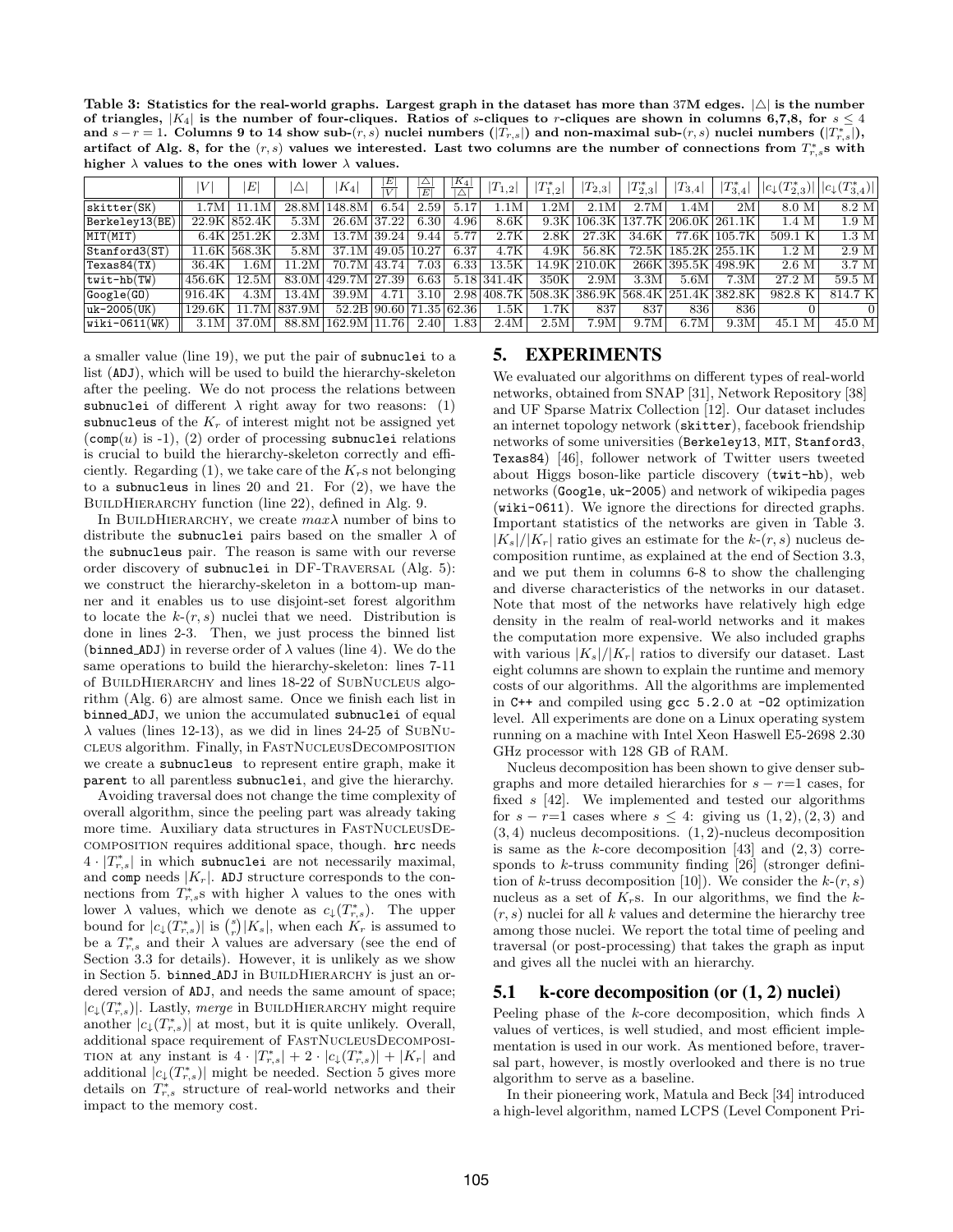Table 4: k-core decomposition results. Hypo is the hypothetical limit for the best possible traversal based algorithm. Naive is Alg. 3, DFT is the one using Alg. 5, FND is the Alg. 8 and LCPS is our adaptation from [34]. Right-most column is the runtimes of fastest algorithm and rest are its speedups over other algorithms.

|                 | speedups with respect to | time(s)      |                     |             |      |
|-----------------|--------------------------|--------------|---------------------|-------------|------|
| $(1,2)$ -nuclei |                          | HYPO   NAIVE | <b>DFT</b>          | <b>FND</b>  | LCPS |
| skitter         | 0.41x                    | 5.94x        | 2.79x               | 1.33x       | 1.94 |
| Berkeley13      | 0.82x                    | 19.74x       | 1.68x               | 2.77x       | 0.05 |
| MIT             | 0.82x                    | 17.51x       | 1.74x               | 2.80x       | 0.01 |
| Stanford3       | 0.78x                    | 25.50x       | 1.76x               | 2.19x       | 0.03 |
| Texas84         | 0.78x                    | 23.01x       | 1.61x               | 2.57x       | 0.11 |
| twit-hb         | 0.80x                    | 27.89x       | 1.94x               | 2.60x       | 1.18 |
| Google          | 0.15x                    | 3.45x        | $\overline{0.40}$ x | 0.27x       | 3.83 |
| uk-2005         | 0.86x                    | 58.02x       | 2.61x               | 3.32x       | 0.17 |
| wiki-0611       | 0.52x                    | 10.09x       | 1.96x               | 1.41x       | 7.79 |
| avg             |                          | 0.66x 21.24x |                     | 1.83x 2.14x | best |

ority Search), to detect k-cores and the hierarchy among them. LCPS algorithm traverses the vertices based on  $\lambda$  values in a selective order and outputs them with interspersed brackets. The vertices enclosed by paired brackets at depth  $k+1$  are the vertices of a  $k\text{-core}$  in G. The traversal can be started from any vertex, and neighbors are discovered and put in a priority queue along with their  $\lambda$  values. At each step, vertex with the maximum  $\lambda$  is chosen from the queue, and processed. Closed/open brackets are interspersed according to the  $\lambda$  values of consecutively processed vertices. Authors argue that time complexity of LCPS is  $O(|E|)$ , but an implementation may not always be possible owing to the difficulty of maintaining an appropriate priority queue [34].

We adapt and implement the LCPS algorithm for our objectives. We alleviate the problem of maintaining an appropriate priority queue by using the bucket data structure, known by the bucket sort [11]. During the traversal, we place the discovered vertices in the bucket according to their  $\lambda$  values, and find the one with the maximum  $\lambda$  value in  $O(1)$ time. We also adapted the placing brackets part to have the tree hierarchy, where each node is a  $T_{1,2}$ . If the  $\lambda$  value of vertex of interest is equal to the one in the previous step, we stay in the same node. If it is greater, we go down in the tree by creating a chain of new nodes, otherwise we climb up in the tree. Number of these new nodes (or steps to climb) is the difference between  $\lambda$ s of current and previous vertex. As a result, we create a tree hierarchy with as many levels as the max  $\lambda$  in the graph.

Table 4 gives the total k-core decomposition runtimes for experimented algorithms; the fastest one shown on the rightmost column and its speedups over other algorithms given on the corresponding columns. Naive is the base nucleus decomposition algorithm, given in Alg. 3, and uses the naive traversal to find all  $k$ -cores. DFT is the algorithm that uses DF-TRAVERSAL (Alg. 5) and FND is the FASTNUCLEUSDEcomposition algorithm (Alg. 8). LCPS denotes the runtime of our LCPS adaptation. Note that we are not aware of any other adaptation/implementation of the LCPS algorithm in [34]. We also have a hypothetical runtime, shown as Hypo, which is the peeling time plus a BFS traversal on the entire graph. Hypo is a limit for the most efficient traversal (plus regular peeling) that can be done on a given graph. Although it does not compute the hierarchy and find k-cores, it shows the best that can be done with a traversalbased nucleus decomposition algorithm. Peeling phases of Hypo, Naive, DFT, and LCPS are same.

Results show that our LCPS adaptation outperforms other

alternatives. Detailed timings suggest that traversal time is almost same with peeling, satisfying the linear complexity in the number of edges. On average, LCPS is 21.24x faster than Naive algorithm. Speedups over DFT and FND are 1.83x and 2.14x. Our LCPS adaptation also runs in only 66% time of the theoretical limit of Hypo, where the overhead is due to the bucket data structure.

# 5.2 (2, 3) nuclei

Table 5 gives the runtime comparison for entire  $(2, 3)$  nucleus decomposition, where rightmost column is the fastest algorithm and other columns are its speedups over other algorithms. To start with, we state that our peeling implementation for  $(2, 3)$  nucleus decomposition is quite efficient; for instance [48] computes  $\lambda$  values of skitter graph in 281 secs where we can do it in 74 secs. We also tested wiki-Talk graph just to compare with [26], and we get  $41/13 = 3.15$ times faster results despite our less powerful CPU. Apart from Naive, DFT and FND algorithms, we give Hypo as the bound for the best possible traversal-based nucleus decomposition algorithm that traverses graph over edges and triangles. In addition, we implemented the TCP index construction algorithm introduced by Huang et al. [26]. In that work, authors devise TCP index on vertices which enable fast traversal to answer max- $(2, 3)$  nucleus queries on vertices. TCP index is a tree structure at each vertex, which is actually the maximum spanning forest of each ego-network. TCP index is constructed after the peeling process to be ready for incoming queries. Note that our implementation of TCP index construction is also quite efficient that is 1.8x faster than [26] for the dataset in their work. In Table 5, we show the time only for peeling plus TCP index construction. Entire graph still needs to be traversed using TCP to find all the (2, 3) nuclei and the hierarchy among them. Peeling phases of Hypo, Naive, TCP and DFT are same.

Before checking the fastest, we look at the DFT algorithm, which is the second best. It is 2.4x and 122.4x faster than TCP and Naive algorithms, respectively. Note that, TCP time is even before the traversal. In 40% of the time that TCP spends for being ready to answer queries, DFT is able to give all the answers, i.e,  $(2,3)$  nuclei and the hierarchy. This shows the benefit of using disjoint-set forests to detect the nuclei and construct the hierarchy. One of our initial objectives was to meet the computational complexity of traversal phase by true design and implementation. DFT does that by keeping the traversal time close to the peeling time; traversal takes only 23% more time than peeling on average. Figure 6 shows the comparison, where we normalize runtimes with respect to total DFT. Also, DFT performs only 34% slower than the hypothetical bound (Hypo).

The fastest algorithm is FND. It is 215x faster than Naive on average and gives 1729 speedup on Google. It outperforms TCP by 4.3x on average and up to 11x (on uk-2005). FND also works 1.76x faster than DFT and Figure 6 shows the detailed comparison. For DFT, peeling is Alg. 1 and postprocessing is the traversal time (Alg. 5). For FND, postprocessing is the BUILDHIERARCHY algorithm (Alg. 9) and peeling is the rest in Alg. 8. FND is able to keep the total time comparable to the peeling of DFT; it is only 29% slower! This is exactly the benefit of avoiding traversal by early discovery of non-maximal  $T_{2,3}$ . On uk-2005 graph, benefit of avoiding traversal is most apparent; DFT performs worst compared to FND. Because there are only 837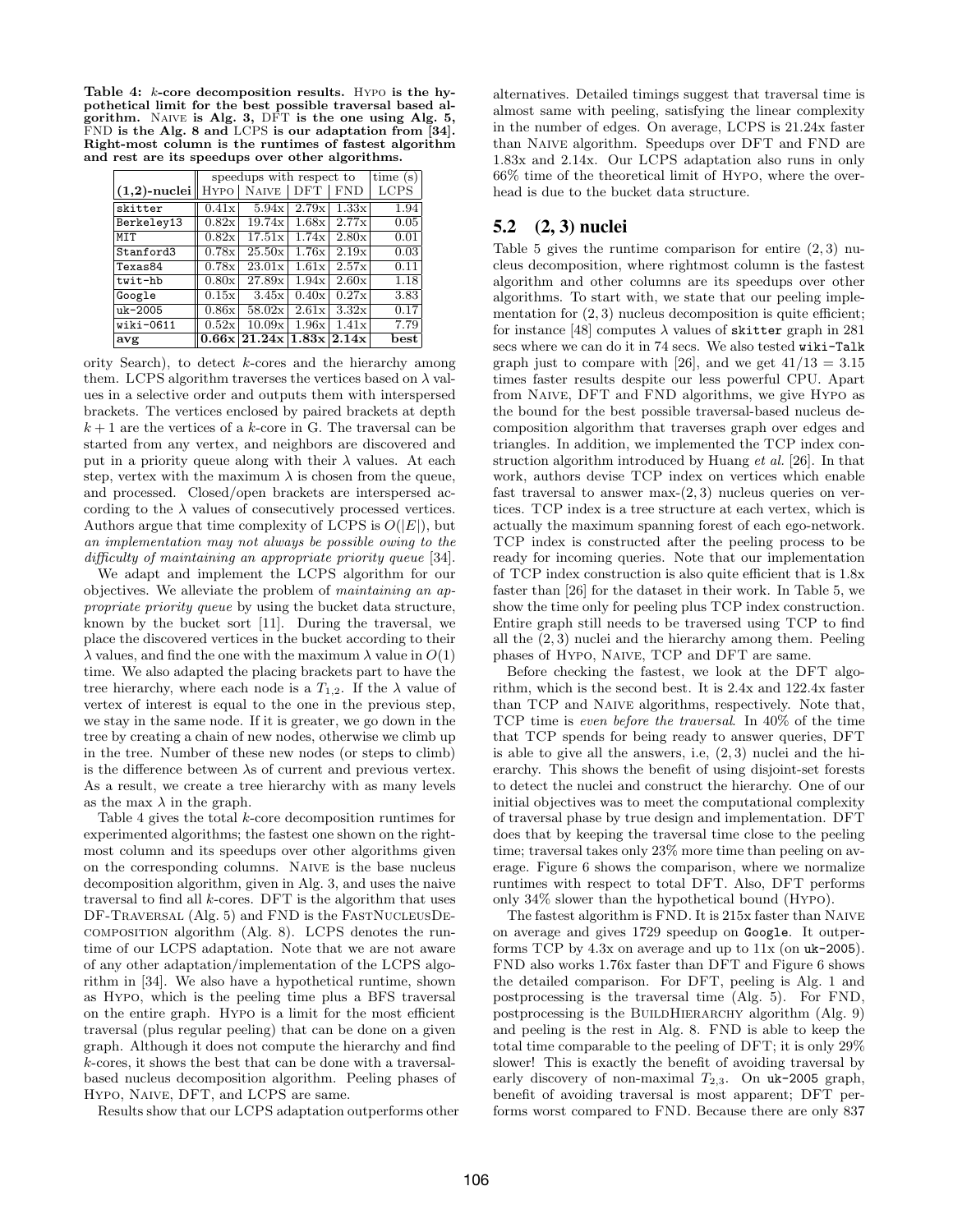Table 5: (2,3) and (3,4) nucleus decomposition results. Right-most column for each is the runtimes of the fastest algorithm and rest are its speedup over other algorithms. Starred numbers (\*) show lower bounds, when the algorithm did not finish in 2 days. Hypo is the hypothetical limit for the best possible traversal based algorithm. For  $(2,3)$ , it is done on edges and triangle connections, and for (3,4) it is on triangles and four-clique connections. Naive is Alg. 3 and  $TCP^*$  is the indexing algorithm proposed by [26] and does not even include  $(2,3)$  nuclei finding. DFT is the one using Alg. 5 and FND is the Alg. 8.

|             | $(2,3)$ -nuclei          |              |                                 |             |            | $(3,4)$ -nuclei          |               |               |            |
|-------------|--------------------------|--------------|---------------------------------|-------------|------------|--------------------------|---------------|---------------|------------|
|             | speedups with respect to |              |                                 |             | time(s)    | speedups with respect to |               |               | time $(s)$ |
|             | Нүро                     | <b>NAIVE</b> | $\overline{\text{TCP*}}_{[26]}$ | $\rm DFT$   | <b>FND</b> | <b>HYPO</b>              | <b>NAIVE</b>  | DFT           | <b>FND</b> |
| skitter     | 1.54x                    | 45.62x       | 3.69x                           | 2.04x       | 91.3       | 1.78x                    | $163.91*$ x   | 1.96x         | 1054.2     |
| Berkeley13  | 1.13x                    | 10.76x       | 3.41x                           | 1.40x       | 7.3        | 1.42x                    | $1812.47*$ x  | 1.52x         | 95.3       |
| MIT         | 1.10x                    | 11.68x       | 3.45x                           | 1.33x       | 2.8        | 1.45x                    | $3848.02^*$ x | 1.53x         | 44.9       |
| Stanford3   | 1.10x                    | 12.58x       | 3.41x                           | 1.36x       | 7.8        | 1.48x                    | $1321.89*$ x  | 1.58x         | 130.7      |
| Texas84     | 1.10x                    | 14.41x       | 3.35x                           | 1.37x       | 16.8       | 1.49x                    | $679.06*$ x   | 1.57x         | 254.5      |
| twit-hb     | 1.33x                    | 16.24x       | 3.27x                           | 1.49x       | 255.5      | 1.78x                    | $38.96*$ x    | 1.81x         | 4434.9     |
| Google      | 1.31x                    | 1729.93x     | 3.90x                           | 1.59x       | 13.0       | 1.35x                    | $1083.02^*$ x | 1.43x         | 159.6      |
| $uk - 2005$ | 1.68x                    | 90.50x       | 11.07x                          | 3.64x       | 562.5      | 1.24x                    | $1.98*$ x     | $1.98*$ x     | 87329.6    |
| wiki-0611   | 1.53x                    | 7.06x        | 3.37x                           | 1.63x       | 584.9      | 1.82x                    | $23.00*$ x    | 1.91x         | 7513.5     |
| avg         | 1.31x                    | 215.4x       |                                 | 4.32x 1.76x | best       | 1.53x                    | 996.92x       | $1.70 \times$ | best       |

 $T_{2,3}$ s which means no work is done by disjoint-set forest and all the time is spent on traversal (see Figure 6). As mentioned in Section 4, extended peeling in FND finds nonmaximal  $T_{2,3}$ , and the count might be much larger than the number of  $T_{2,3}$ s. However, it is not the case. Last 6 columns of Table 3 show that there is no significant difference; on average non-maximal  $T_{2,3}$ s are 24% more than  $T_{2,3}$ s.

DFT and FND algorithms require additional memory, as mentioned at the end of Section 4.2. The upper bound of additional space for DFT is  $6 \cdot |T_{2,3}| + 3 \cdot |E|$ , and takes at most ∼650MB for any graph in our dataset, where int is used to store each number (four bytes). Although the upper bound of  $|T_{2,3}|$  is  $|E|$ , we observed that it is only 13.1% of  $|E|$  on average, which can be calculated from Table 3. Regarding the FND, upper bound is given as  $4 \cdot |T^*_{2,3}| + 3 \cdot$  $|c_{\downarrow}(T_{2,3}^*)| + |E|$  (see Section 4.3) and it takes at most ~1.4GB for the experimented graphs (two ints for each connection in  $c_{\downarrow}(T_{2,3}^*)$ ). We observed that uk-2005 graph have so many edges with no triangles that results in isolated  $T_{2,3}^*$  (and  $T_{3,4}^{*}$ s), so  $|c_{\downarrow}(T_{2,3}^{*})| = |c_{\downarrow}(T_{3,4}^{*})| = 0$ . For the rest, we see that  $|c_{\downarrow}(T_{2,3}^*)|$  is only 8.7% of the upper bound  $\binom{3}{2}|\triangle|$ , on average.

Lastly, we check FND vs. Hypo. FND is faster on all instances, and 1.31x on average, meaning that it outperforms any possible traversal-based algorithm for  $(2, 3)$  nucleus decomposition. This is so important to show the strength of



Figure 6: (2,3) [top] and (3,4) [bottom] nucleus decomposition comparison for DFT (the one using Alg. 5 for traversal) and FND (shown in Alg.8). Two main results: (1) Traversal part of DFT is close to the peeling part, (2) FND is able to keep the total runtime comparable to the peeling part of DFT

(1) detecting the non-maximal  $T_{2,3}$  early to avoid traversal, (2) using disjoint-set forest data structure to handle on-thefly computation.

# 5.3 (3, 4) nuclei

Table 5 and Figure 6 gives the comparison of all algorithms on (3, 4)-nucleus decomposition, which has been shown to give subgraphs with highest density and most detailed hierarchy  $[42]$ . Results are similar to the  $(2, 3)$  case: FND is the best and speedups are sharper. Naive algorithm could not be completed in 2 days for any graph. DFT also could not finish its computation on uk-2005 graph in that time. Regarding the memory requirement, we see that DFT and FND take at most ∼10GB and ∼3.5GB for the graphs in our dataset. Also,  $|T_{3,4}|$  and  $|c_{\downarrow}(T_{3,4}^*)|$  are far from the upper bounds, only of 3.9% and 2.5% on average. Overall, FND outperforms all others. Figure 6 shows that total time of FND is only 21% more than the peeling time of DFT and only 2% slower on wiki-0611. Most significantly, FND is 1.53x faster than hypothetical limit (Hypo) of any possible traversal-based (3, 4) nucleus decomposition algorithm.

# 6. CONCLUSION

In this work, we focused on computing the hierarchy of dense subgraphs given by peeling algorithms. We first provided a detailed review of previous work and pointed misconceptions about k-core and k-truss decompositions. We proposed two generic algorithms to compute any nucleus decomposition. Our idea to leverage disjoint-set forest data structure for hierarchy computation works well in practice. We further improved the performance by detecting the subgraphs during peeling process to avoid traversal. We also adapted and implemented an existing idea for k-core decomposition hierarchy, and showed its benefit. Overall, our algorithms significantly outperformed the existing alternatives.

There are two open questions that might be worth to look at. First is about the analysis. Nested structures given by the resulting hierarchy only show the  $k-(r, s)$  nuclei. Instead looking at the  $T_{r,s}$ , which are many more than the  $k(r, s)$ nuclei, might reveal more insight about networks. This actually corresponds to the hierarchy-skeleton structure that our algorithms produce. Second is regarding the performance. We believe that adapting the existing parallel peeling algorithms for the hierarchy computation can be helpful.